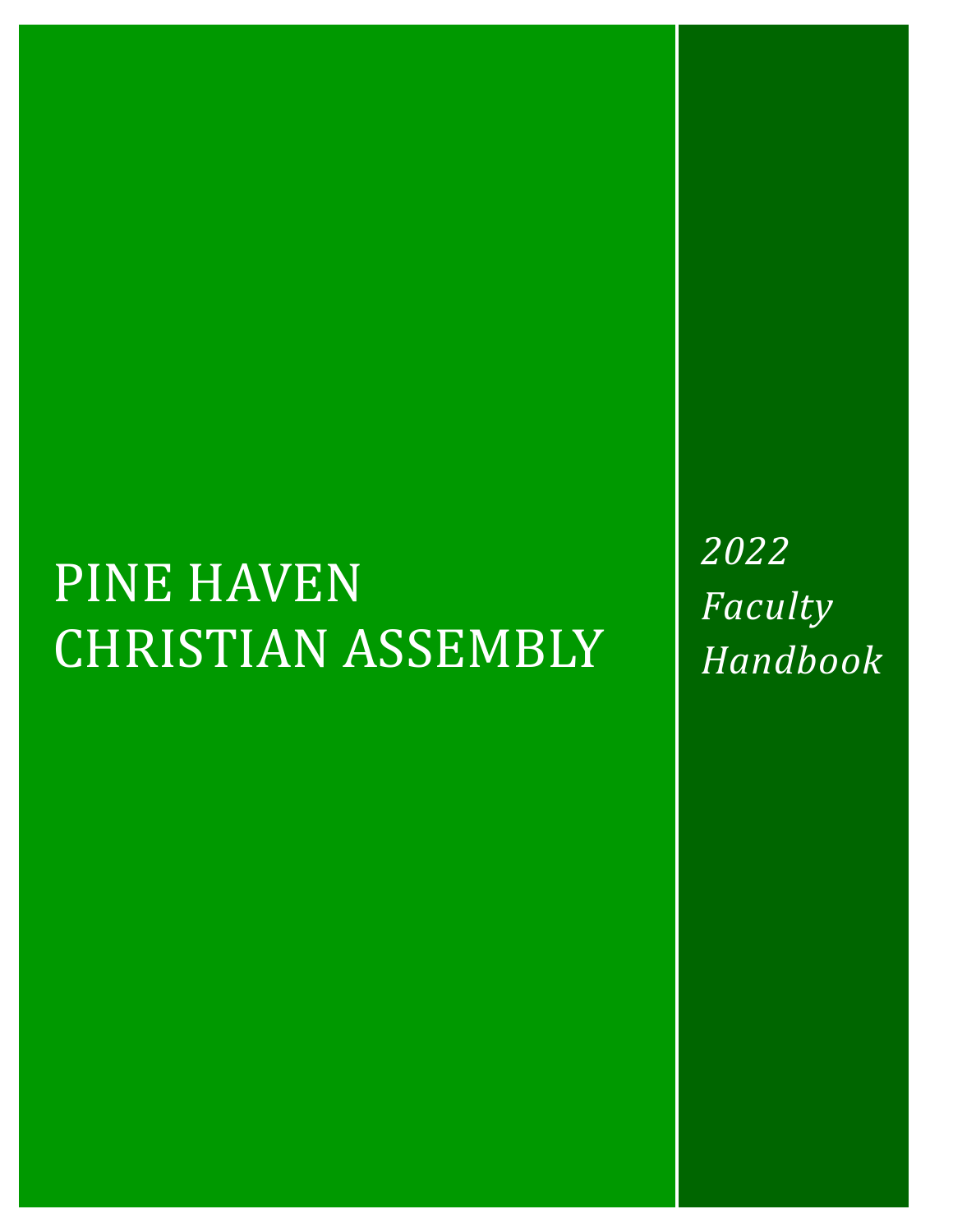# **Pine Haven Christian Assembly Faculty Handbook 2022**

| Table of Contents                                                                                                                                                                                                                                                                       |    |
|-----------------------------------------------------------------------------------------------------------------------------------------------------------------------------------------------------------------------------------------------------------------------------------------|----|
| <b>Introduction</b><br>Thank You<br><b>Purpose Statement</b><br>Philosophy of a Camp Week<br><b>General Goals</b><br>Core Values                                                                                                                                                        | 3  |
| <b>Faculty Roles and Responsibilities</b><br>The Camp Counselor's Many Roles<br>Responsibilities as a Faculty Member<br>Responsibilities as a Family Leader<br>Responsibilities as a Teacher<br>Responsibilities as a Cabin Mom or Dad<br><b>Evening Cabin Time</b><br>Personal Hygiene | 5  |
| <b>Camper-Faculty Interaction</b><br><b>Camper-Faculty Contact</b><br><b>Touch Campers</b><br><b>State Laws Related to Child Abuse</b><br>Sensitive Issues<br>Some Staff Guidelines<br>If a Camper talks about Contemplating Suicide                                                    | 7  |
| Rules, Policies, and Procedures<br>Camp Rules<br>Dress Code<br>Policies and Procedures                                                                                                                                                                                                  | 8  |
| <b>Spiritual Counseling</b><br>Becoming a Follower of Christ<br>Invitations for Baptism<br><b>Baptisms and Rebaptisms</b>                                                                                                                                                               | 10 |
| Dealing with Emergencies at Camp<br><b>Medical Emergencies</b><br><b>Other Emergencies</b><br>Severe Thunderstorms and Lightning<br>Tornado and high Winds<br><b>Fire Emergencies</b><br>Lost Camper and Waterfront Emergencies                                                         | 12 |
| <b>Training and Application to Complete Before Camp</b><br><b>Faculty On-line Application Instructions</b><br>Training and Education on Prevention of Child Abuse<br>PHCA Child Abuse Prevention Policy<br>Seven Skills of Highly Effective Counselors<br>Adults Talk Too Much          | 13 |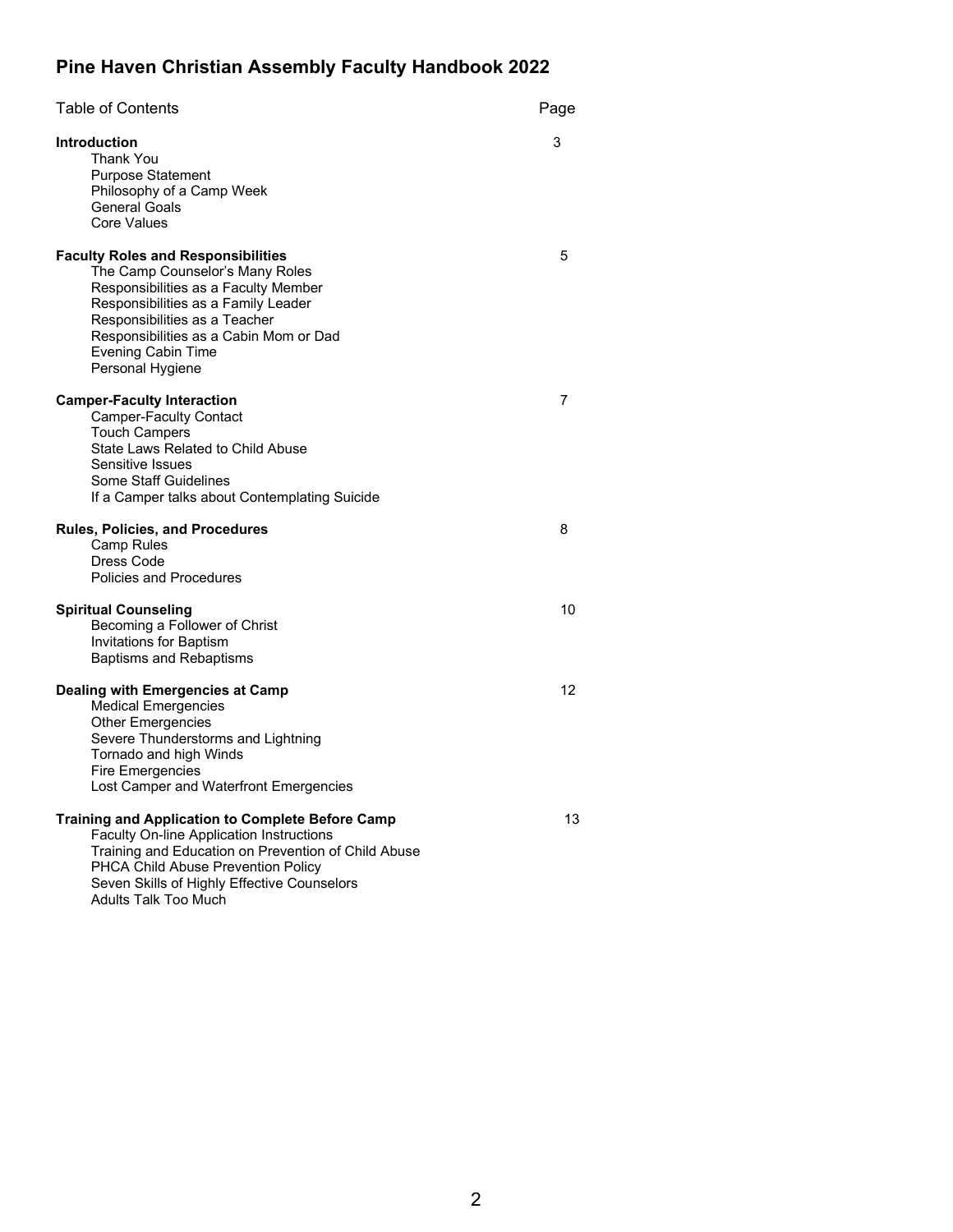# **INTRODUCTION**

#### **Thank You.**

We greatly appreciate your willingness to serve as a faculty member during the 2022 summer camp session of Pine Haven Christian Assembly. We recognize the hard work and time commitment you are making to our camp program and acknowledge that without you the ministry of Pine Haven just wouldn't happen. We have assembled this handbook to give you the information we think you need to serve effectively. We pray that God will bless your efforts, and hope that your week of camp will accomplish much in the service of the Kingdom of God.

> With Encouragement in Christ, The Pine Haven Board of Directors

# **Pine Haven Christian Assembly Purpose Statement**

*The purpose of Pine Haven Christian Assembly is to proclaim the gospel message of Jesus Christ through quality camping programs and facilities. The camp board, staff and faculty are to be representatives and witnesses of Christ through their work and life at Pine Haven. Pine Haven is an extension of the church in carrying out the Great Commission of Jesus Christ.*

#### **Philosophy of a Camp Week**

- Camp is for the camper. Every camper is a person of great value with different abilities and needs. We must seek to relate and minister to each camper. We want no one to be left out.
- Each faculty member has unique gifts and abilities, and will contribute to the camp week accordingly.
- The quality and consistency of our lives is as important as what we teach or say. We must walk what we talk!

#### **General Goals**

- To create an atmosphere of trust, love and concern.
- To challenge each Christian to a deeper commitment to Jesus Christ.
- To challenge each seeker with the life changing message of Jesus.
- To involve and include every camper and faculty member in every aspect of the week.
- To encourage and develop lasting friendships.
- To bring glory to Jesus Christ in all we say and do.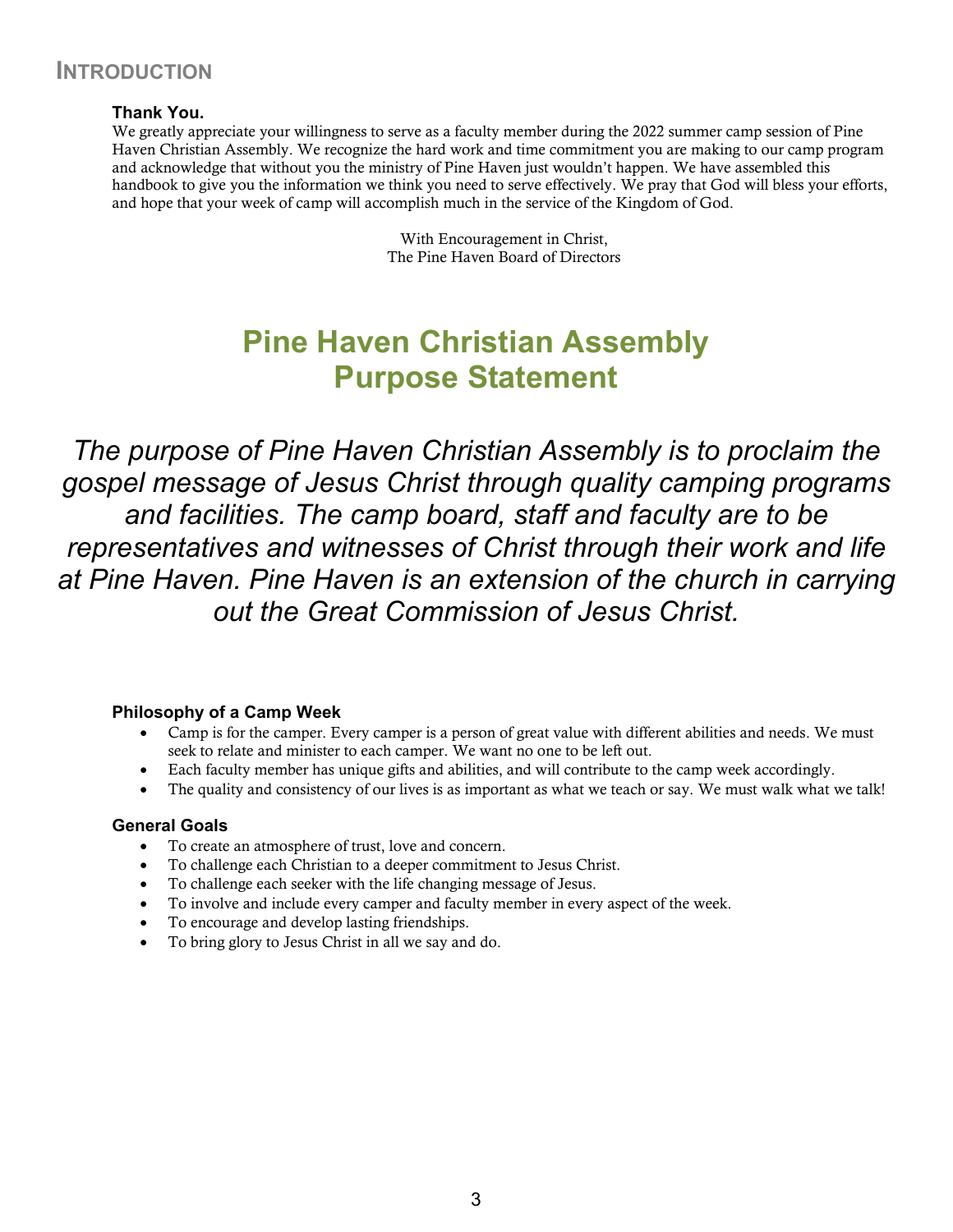Pine Haven Christian Assembly Mission Statement: *The purpose of Pine Haven Christian Assembly is to proclaim the gospel message of Jesus Christ through quality camping programs and facilities. The camp board, staff and faculty are to be representatives and witnesses of Christ through their work and life at Pine Haven. Pine Haven is an extension of the church in carrying out the Great Commission of Jesus Christ.*

#### Pine Haven Core Values:

#### #1 – God Owned

Pine Haven Christian Assembly is first and foremost the ministry of God and the camp exists to be a vehicle through which God draws others into a deeper relationship with Himself. Therefore, everyone involved in this ministry is first and foremost a servant of God. People serving in leadership positions will already have a vibrant relationship with God and desire to let Him work through them for His glory. We strive to serve with God's strength and wisdom allowing His character to flow through us.

#### #2 – Bible Based

The Bible will be the basis for what we teach. We encourage teaching God's Word in creative, experiential, culturally relevant and age appropriate ways. If any aspect of the camp programming violate what's taught in the Bible it will not be allowed. Campers should leave camp transformed by their interaction with God's Word at camp.

#### #3 – People Valued

Not only has God entrusted us with this ministry but parents have entrusted us with their most prized possession – their children. We strive to provide a safe, nurturing environment where parents have confidence that their children will be safe, loved, encouraged and inspired to deepen their relationship with Jesus.

#### #4 – Jesus Centered

Pine Haven Christian Assembly is based on the truth that Jesus Christ is the only hope for each individual to have a fully restored relationship with their Heavenly Father. At each camp individual's will have an opportunity to accept Jesus Christ as their Lord and Savior.

#### #5 – Intentionally Planned

Each week of camp we will strive to have an intentional goal in mind and all elements of programming will be chosen and utilized to build towards reaching that goal. All programming should be seamless intentional and developmentally appropriate with the goal of seeing people's lives transformed for eternity.

#### #6 – Excellence Pursued

We will strive to provide the very best, God-honoring camp experience possible. Each element of programming (worship, teaching, recreation, special activities, etc.) should be examined to see if it's the very best way to contribute toward reaching the goal for the week.

#### #7 – Relationship Focused

The ministry at Pine Haven Christian Assembly is motivated by relationships on many levels. On every level of this ministry our hope is that everyone is developing a deepening relationship with God. All those serving Pine Haven as a board member, staff, dean and/or faculty are in a complimentary relationship with our member churches. The staff serves in a supportive relationship with the faculty and the faculty develops relationships with the campers with the goal of allowing their own personal relationship with God to be an example and inspiration to the campers as they discover and grow in a relationship with God.

#### #8 – Transformation Achieved

At Pine Haven Christian Assembly we are intentionally trying to help campers be transformed into the image of Christ through the use of creative programming. If transformation is not happening we have failed in our mission. This transformation may occur as they accept Jesus Christ as their Lord and Savior. It may also happen as they make a decision to pursue God's calling on their lives in the area of Christian ministry. Or it may occur as their character is molded and shaped by the Holy Spirit to more accurately reflect the fruit of the Holy Spirit. Additionally, we hope and pray that each participant in this ministry will be transformed into the likeness of Jesus Christ.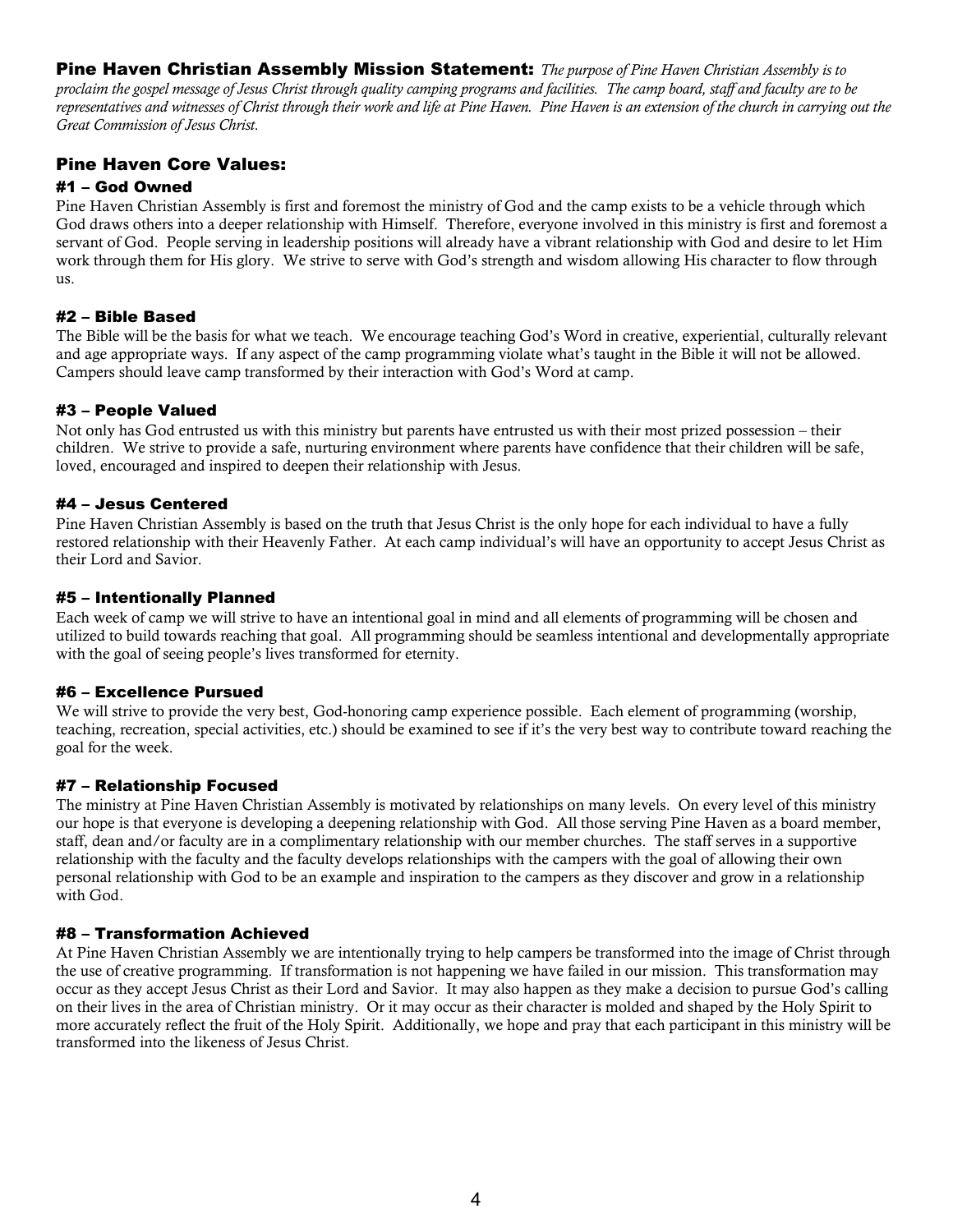# **FACULTY ROLES AND RESPONSIBILITIES**

#### **The Many Roles of a Faculty Person**

In a single day at camp, a counselor functions in several different roles. Your responsibilities carry on around the clock, and you will minister to the campers in a variety of ways.

Listener: Be a listener to each of your campers every day. Respond to their concerns and issues. Important to the camp experience is the hang out time during recreation, on the beach, in a canoe, or talking while waiting for a meal or program. Your one on one listening care may be the most important ministry you do.

Leader: Often you will be called to make decisions for the group, or lead campers into unfamiliar areas. Other situations call for leading from a background position through suggestions, questions, or merely setting an example.

Teacher: The camp counselor is always teaching, sometimes by direct instruction, sometimes by being a role model, or sometimes by reinforcing an existing behavior. Try to avoid the "lecture" approach, but rather devise questions, suggestions, or create learning experiences so the camper can discover new ideas.

**Parent:** For some children, the camp experience may be their first long period away from their family. The camper may see you as a father or mother figure. At times you will need to slip into the parent role to console, encourage, or correct a camper.

Referee: Children and youth living in close proximity for a week or more are bound to clash in a number of ways that call for intervention from the counselor. You may be a parent, leader or teacher in these situations. Now and then it is necessary to sit down and arbitrate between two or more campers.

Organizer: The counselor motivates and guides campers toward activities that accomplish the goals of the *program*.

Counselor: When you listen carefully, take interest, and give counsel when asked for it, you are a *mentor*. You will need to use all your communication skills in a manner that allows the campers to have trust in you.

Friend: Counselor and camper can laugh together, cry together, and share thoughts. The counselor is an adult friend, not one of the kids. This places the counselor in a unique relationship; a responsible adult and a friend at the same time. Campers highly value this role the counselor plays.

Evangelist: Seek out the spiritual condition of your campers. Don't be afraid to bring up spiritual topics as a part of your natural conversations. Look for opportunities to share your own faith and ask them questions about their own. Some of our campers may never have the chance to hear about Christ and make a decision for him again in their life. Be Bold!

**Discipler:** Pine Haven provides a great chance to live out our faith in ways that shows we know how to have fun and also follow Christ. Take the opportunity to disciple your campers like Jesus did. He ate with them, played with them, worked with them, laughed and cried with them, prayed with them, told them stories, but most of all He loved them.

#### **Responsibilities as a Faculty Member**

- Give yourself wholly and completely to the kids. (Camp is for the camper!)
- To contribute to the camp week by sharing ideas and suggestions.
- To follow the camp schedule all week long. Be on time and participate with enthusiasm.
- To attend and participate in all faculty meetings.
- To help evaluate the overall week.
- To be a fitting example of one who loves and honors Jesus Christ.

#### **Responsibilities as a Family Leader**

- To foster an attitude of openness, trust and respect in your family group.
- To develop meaningful relationships with your family members.
- To be a loving leader who encourages, helps, disciplines and models Jesus.
- To be sensitive to the needs of each family member.
- To be a good listener.
- To work effectively with your co-family leader.

#### **Responsibilities as a Teacher**

- 1. Be well prepared and biblical.
- 2. Be excited about what you are teaching.
- 3. Communicate on an age appropriate level.
- 4. Find ways to communicate interactively rather than lecture.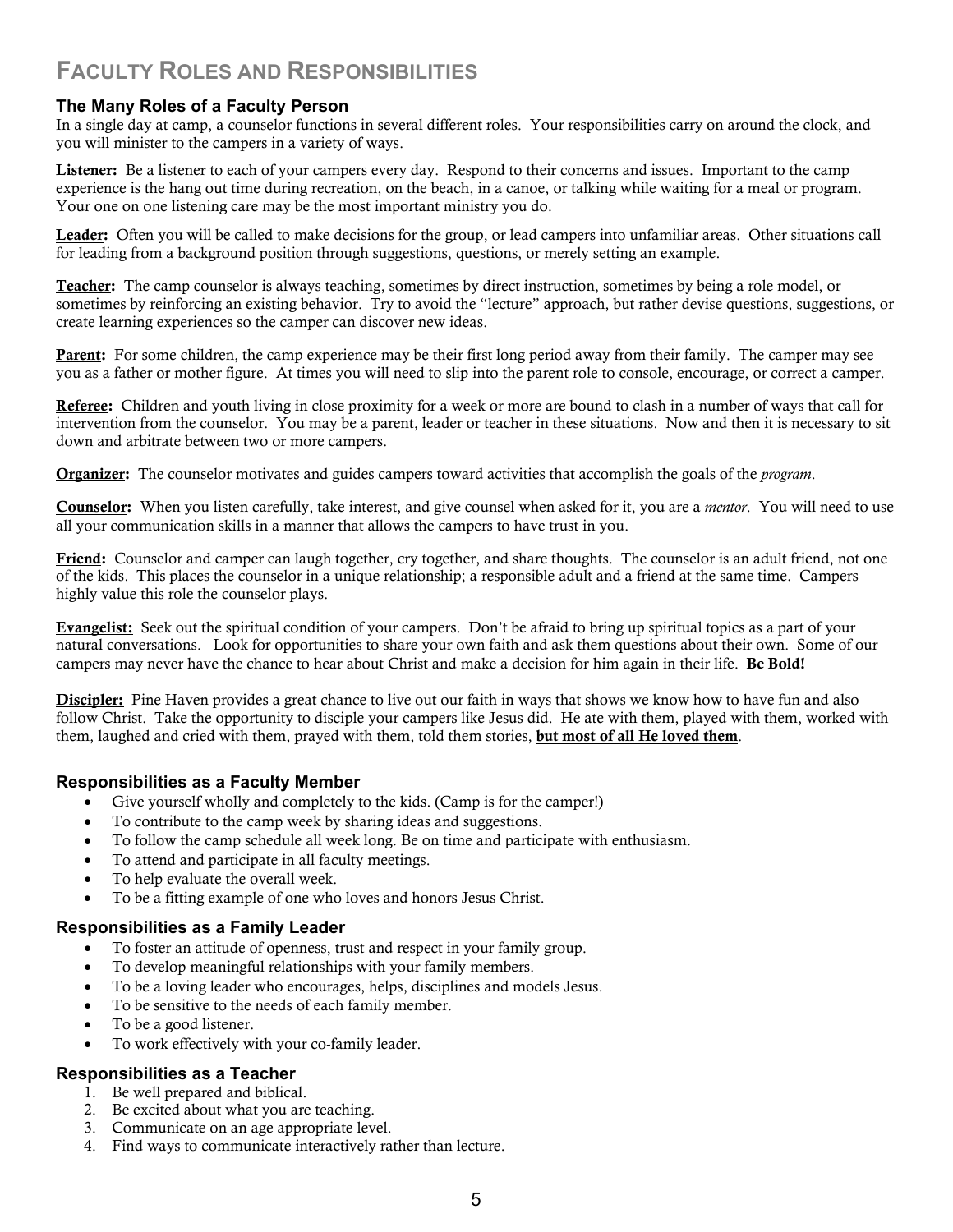#### **Responsibilities as a Cabin Mom or Dad**

- 1. Be at camp as early as possible on Sunday to help your campers settle in.
- 2. Help campers understand and follow camp rules.
- 3. Help campers accept responsibility for cleaning and keeping order in the cabin.
- 4. Help campers cultivate good health habits (encourage frequent showers).
- 5. Moms, remind girls about proper way to dispose of sanitary napkins. Stress that these should never be flushed down the toilet.
- 6. Be alert to special needs of bed-wetters, sleepwalkers and others with health problems. (Wet beds may be avoided if campers with such problems are taken to the bathroom during the night)
- 7. Dress appropriately and encourage campers to dress appropriately.
- 8. Follow the Two Adult Rule (always have another faculty member present or be in a public area where others can see you) or the Three-Person rule (two campers and yourself). Never be completely alone with a camper.
- 9. Faculty must be in the designated cabin they are supervising no later than 1 hour after the final bell. This rule is based upon the need for you to be with your campers when required and that late night supervision of campers is much more important than faculty fellowship. Faculty who do not live up to this standard will be asked to leave Pine Haven Christian Assembly.
- 10. Respect the personal privacy of campers in the bathhouse and cabin quarters.
- 11. Be sensitive and responsive to camper feelings, needs and fears: the homesick, the overly timid and overly aggressive.
- 12. Help campers protect their belongings. Report thefts to the Dean. Discourage campers from trading clothing.
- 13. Make sure that all campers are in their cabin at the appropriate time. (In when the bell rings at night until it is time to get up in the morning)
- 14. Prevent campers from being outside after lights out—except for bathroom visits.
- 15. Check your cabins prior to sessions to make sure your campers get to where they should be.
- 16. Cooperate with the camp medical person for the sake of your cabin members.
- 17. Participate fully in the Camp Program and assist campers in all phases of it.
- 18. Facilitate and oversee cabin clean-up at the end of the week.

#### **Evening Cabin Time**

- 1. It can be helpful to take some time at the end of each day to bring the day to a close. You might consider using some of the following:
- 2. Review the day name joys and celebrations, hurts and disappointments.
- 3. As a group, pray simple prayers of thanks--popcorn style or simple sentence completion.
- 4. Pray for each of your campers by name. Pray for their specific prayer requests.
- 5. Look ahead to the next day, what are we planning or looking forward to?
- 6. Sing a quiet, reflective song--maybe the same one each night to provide a sense of community.
- 7. Read and discuss a portion of scripture.
- 8. Tell or read a story or a portion of an on-going story (no ghost or scary stories).
- 9. Encourage the campers to get a good night sleep so they are rested for the next day's activities. Night time can be difficult for campers coming from stressful homes; this is not the time for pranks or practical jokes.

#### **Personal Hygiene**

- 1. Adequate rest is important for health and for best enjoyment of the camp experience. Camp is more active and more outside than many normal lives. Be sure campers are getting 8 hours of rest each night. When you see your group getting tired or quick tempered, or if something has kept them up late, schedule some extra rest time. Make sure you are also getting adequate rest and some daily personal space. Take advantage of those relaxed times at camp.
- 2. Make sure your campers are brushing their teeth, taking frequent showers, putting on clean clothes, etc.
- 3. Bedwetting occurs occasionally, more often with younger campers. An attitude of acceptance and confidentiality can help the camper's feelings after an accident occurs. If you are aware of the potential for bedwetting, please ensure the camper is sleeping on a waterproof covered mattress. Check sleeping bags with gloves and a dry paper towel. If a bag is wet, ask one of the camp staff to pick it up and wash it while your cabin group is away.
- 4. Encourage campers to take extra fluid at times of physical activity or long periods outside, especially on warm days- dehydration causes headaches and other maladies.
- 5. Encourage use of sunscreen for extended time in the sun, as on the beach.
- 6. Footwear should be worn except at the swim area and on the beach.
- 7. Sleeping arrangements should keep heads 30 inches apart. If two beds are closer than 30 inches have the campers switch which end they have their pillow on so heads are farther apart. The main reason for this is to minimize sharing of communicable diseases (germs.)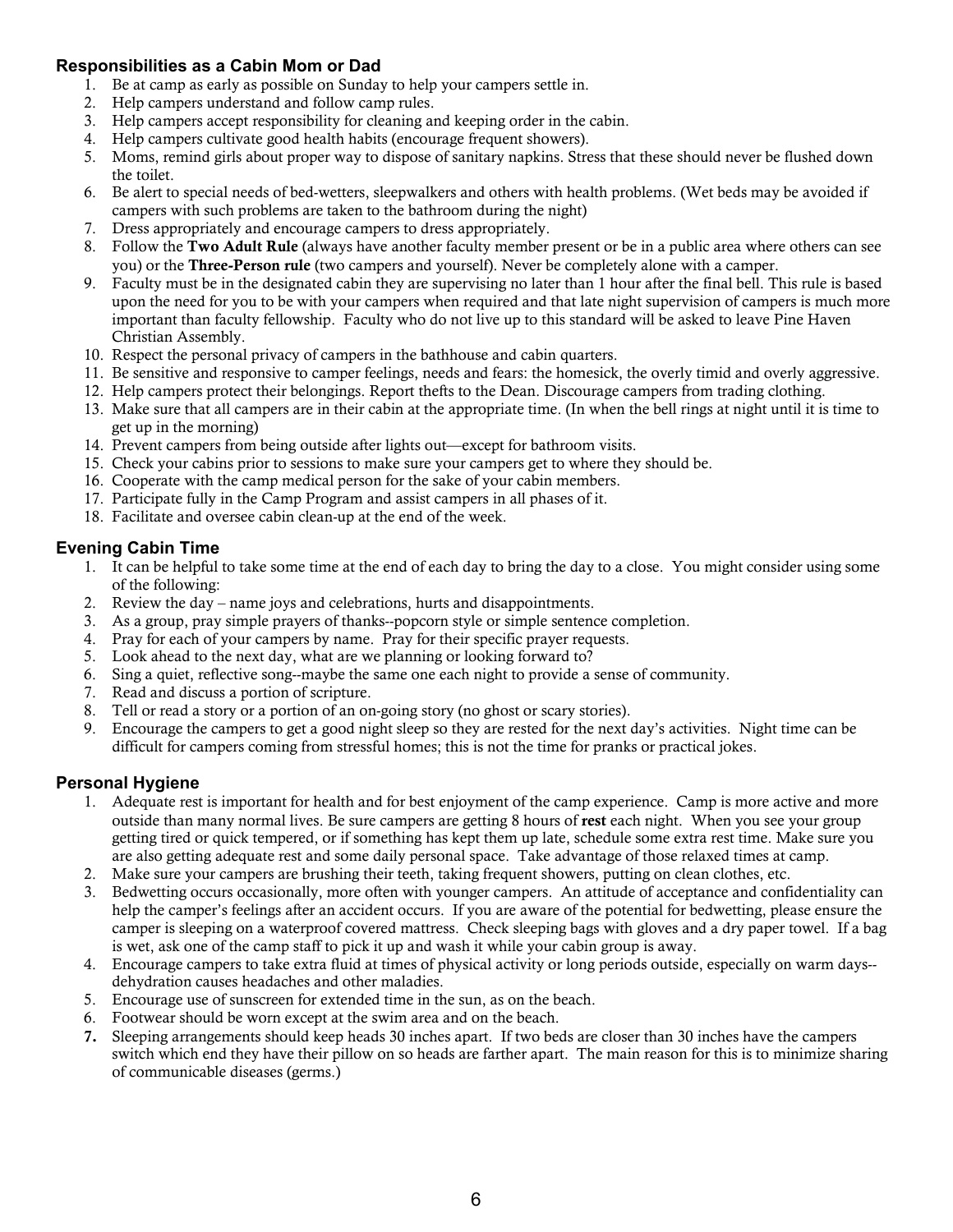# **CAMPER-FACULTY INTERACTION**

#### **Camper-Faculty Contact**

Faculty are care-takers of children and youth and have a clear power difference with campers (money, mobility, authority, experience, knowledge, different set of rules). Pine Haven has zero tolerance for inappropriate sexual contact with or physical abuse of campers. This can have severe emotional and psychological effects on that camper that can last a lifetime. These reactions can be so severe they can require intensive professional intervention that can be disruptive to the victim's life as well as time consuming and expensive.

#### **Touch Campers:**

- 1. on the hand, shoulder, upper back.
- 2. never against a camper's will, unless to protect from clear and present danger.
- 3. in the company of other adults.
- 4. never when or where it would have the effect of over-stimulating a camper.
- 5. never in a place on a camper's body that is normally covered by a bathing suit, unless for a clear medical necessity, and then only with supervision by another adult.

#### **State Laws Related to Child Abuse:**

- 1. Define camp leaders as mandated reporters.
- 2. Have the purpose of protecting children.
- 3. Require reports based on suspicion of abuse (physical, emotional, or sexual), not proven abuse. Report suspicion of abuse to your camp manager and the Dean, but otherwise keep the information in confidence.

#### **Sensitive Issues**

When we build trust and openness in a group we can have troubling questions, concerns, and issues raised. Faculty are not expected to have all the answers and we must be careful. If the topic makes you uncomfortable, or is highly sensitive or inflamed, acknowledge the interest, state that you are uncomfortable discussing the matter at this time and defer the discussion for later. Review the matter with the Dean as soon as you can and then <u>follow up</u>. Socially sensitive issues may include such things as smoking, drugs, tattoos, body piercing, sexuality, dating, cults, religions, ghost or horror stories, divorce, and personal lives of faculty.

#### **Some Faculty Guidelines**

- 1. There should be no hazing or "initiation" of campers by faculty or campers.
- 2. Faculty should not be alone with a camper at changing or showering times, or alone with a single camper in sleeping quarters.
- 3. A faculty member will under no circumstances share a bed or sleeping bag with a camper.
- 4. Faculty will set limits with children who "cling" or hang on them.
- 5. Pillow fights or wrestling matches and the like can become over-stimulating in short order. They should be discouraged.
- 6. Romantic lives and sexual experiences of faculty members are not to be shared with campers, even when campers ask.
- 7. All campers and faculty should stay out of other sleeping areas unless on camp business.
- 8. Faculty should be aware of the adolescent tendency to develop hidden or secret romantic fantasies. Tell other faculty of suspected infatuations. It is important that at our teenage camps to minimize faculty time spent one-on-one time with a camper of the opposite sex.
- 9. No back rubs/foot rubs.
- 10. When hugging, use one arm only.
- 11. Limit tickling, and use extreme care. Try to avoid tickling with the campers. When tickling occurs, it should be kept to a minimum, and should never occur when the camper wants tickling stopped.
- 12. Wrestling between faculty and camper is to be avoided and discouraged.
- 13. One-on-one times should be in open areas with others nearby!
- 14. After camp contact must be initiated through the camp manager and parental consent is needed.

#### **If a Camper talks about Contemplating Suicide**

- Any conversation about considering suicide should be taken seriously.
- Faculty must report the conversation to the Dean as soon as possible.
- The Dean must share the information with the camp manager.
- The Dean and or camp Manager should contact the camper's parents and make them aware of the nature of the threat.
- The camper should be closely monitored throughout the camp session.
- In the context of the camp session, the information will be held in confidence by the camper's family leaders, the Deans, and the camp manager.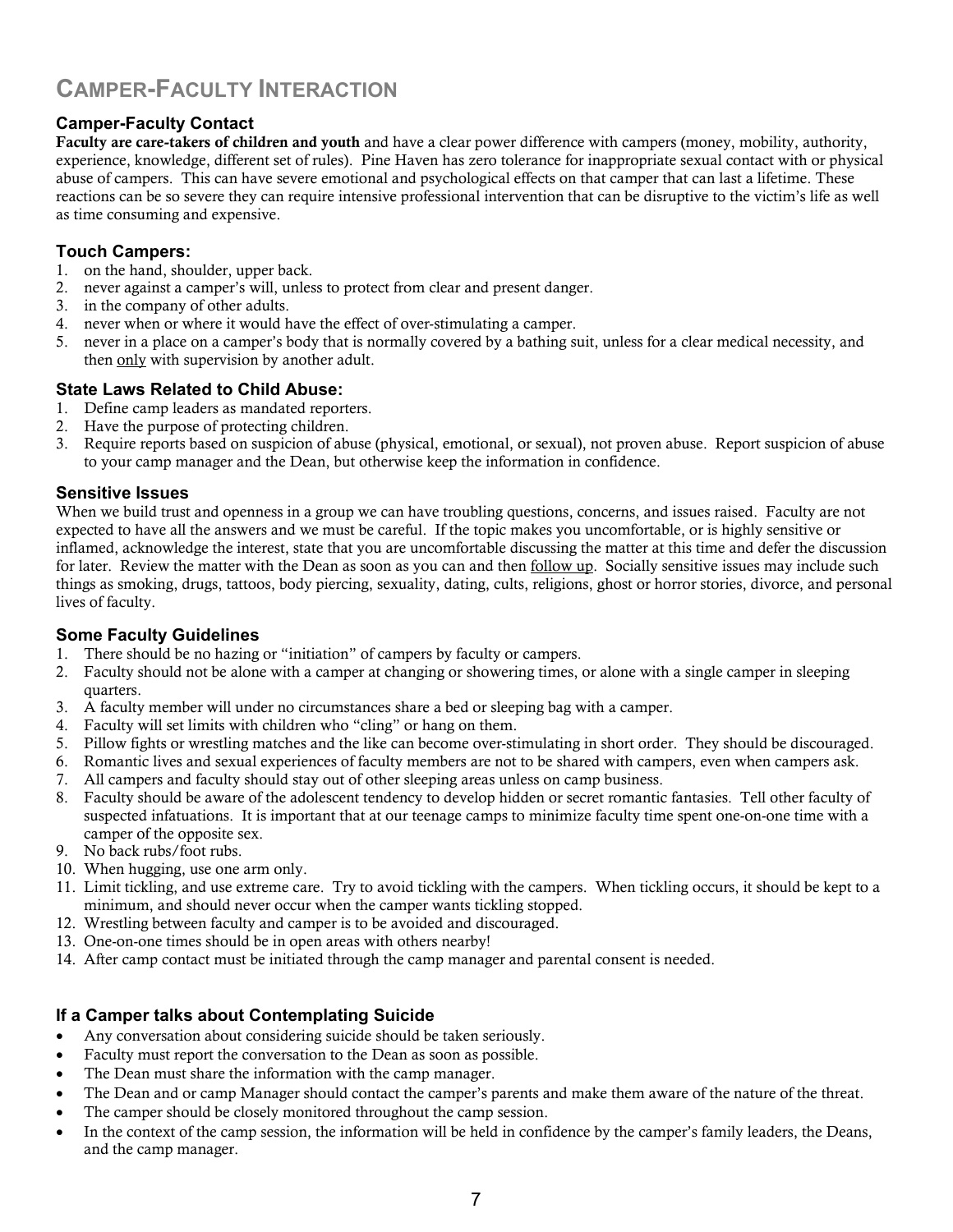# **RULES, POLICIES, AND PROCEDURES**

#### **Upholding Rules, Policies, and Procedures**

You must be well acquainted with and committed to upholding the camp policies and procedures.

#### **Camp Rules**

- 1. All faculty, campers, and visitors are to abide by the camp schedule and rules.
- 2. No one is permitted to leave the campgrounds without the consent of the Deans.
- 3. All visitors must be approved by dean and camp manager, sign in with manager or staff, and wear provided visitor identification tag.
- 4. No tobacco, alcohol, or other drugs are allowed. If you have an addiction, please talk with the Deans.
- 5. Report sickness or injury to camp medical personnel at once.
- 6. All medications need to be given to the camp medical personnel, who will dispense them to you as needed throughout the week.
- 7. The lifeguard is in charge at the waterfront. The lake is off limits except during regular swimming periods.
- 8. Help keep the campgrounds clean. Please don't ruin the trees by peeling off the bark. Also, conserve the shoreline by not throwing rocks in the lake.
- 9. Cell Phones are NOT permitted at youth camps. They will be turned into/collected at registration and returned to campers at departure.
- 10. Smart watches, radios, iPods, AirPods, tablets, laptops, magazines, comics, fireworks or any explosives etc., are not allowed. If you have any of these things, please leave them in your vehicle or give them to your cabin mom or dad for safe-keeping until the end of the week.
- 11. Campers are not to bring weapons of any kind.
- 12. The kitchen is off limits to all faculty and campers. If you need to make a phone call, talk to the Dean.
- 13. For your safety, please wear shoes at all times.
- 14. Bathrooms on the second level of the dining hall are for faculty only.
- 15. Destruction of camp property in any manner is prohibited, including writing on walls of cabins or buildings.
- 16. The deans and camp manager will enforce all the rules posted above and pass judgment in these and other matters. Violators may be sent home.

#### **Policies and Procedures**

Use dedicated phone for outgoing calls.. Campers need permission from the Dean to make any phone calls.

Avoid using Dining Hall and Kitchen utensils and food in skits. The Staff will do their best to help you improvise with materials we have at camp. (Please think through your needs prior to camp time).

Food Fights are not permitted.

The Kitchen, Canteen (staff area) and Walk in Freezer are off limits to faculty at all times.

Please do your part to conserve electrical energy and water use.

Remind campers not to peel bark off of the trees and not to throw rocks into the lake.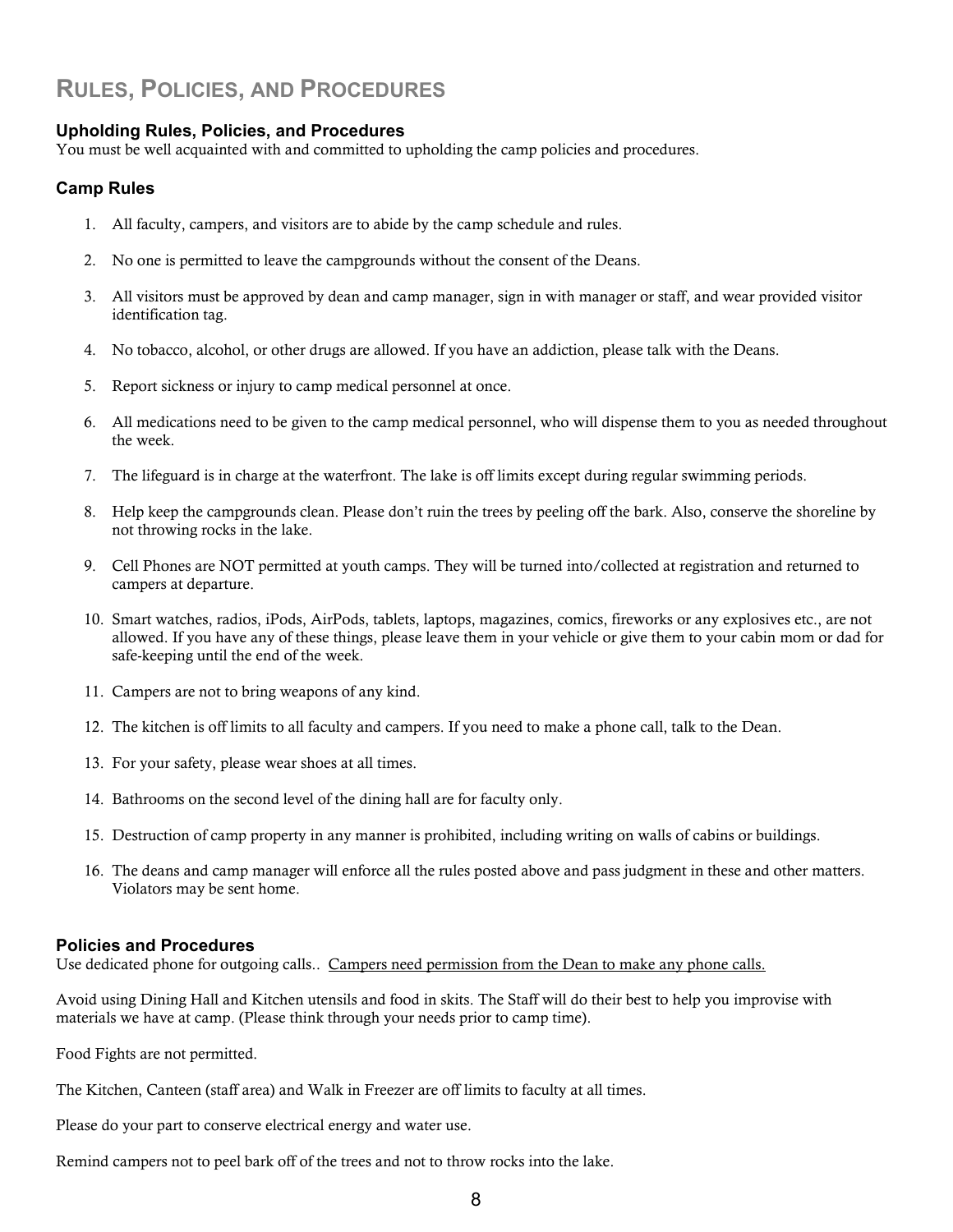Do not bring family members to camp who are not involved in the camp program, especially children whose age group is not being served by your session. Exception to this policy requires the permissions of the Dean and Manager. Any visiting family members are subject to meal rates and camp rules. They must check-in with the manager upon arrival.

No pets are allowed at Pine Haven with the exception of service animals.

Couple-dances are not permitted.

Remind campers to replace canoes, life jackets, and paddles when they are through using them.

During Family Week and Family Weekend, parents must be with their children when the canoes are being used and to encourage them to return all canoes, lifejackets and paddles to the proper places.

Faculty persons should apprise the Dean of teaching supplies and equipment needs well in advance of the camp session so he or she can purchase or arrange for what is needed.

Any lyrics photocopied or projected for use in corporate worship must be marked with the CCLI license number of Pine Haven, CCLI 2399249, or your home church's CCLI license #.

Also, any movies that will be shown at camp must be on the CVLI (license for videos) list of movies. Check with the dean to ensure your movie is allowed under our licensing agreement.

Dean's must preview any videos being shown at their week of camp to insure that the content is fit and edifying for our campers. Contact your Dean to be sure the movie is covered under our CVLI license.

All camper information is strictly confidential and is not to be shared with other organizations or individuals outside of the ministry of Pine Haven Christian Assembly.

#### **Dress Code**

Dress while at PHCA is encouraged to be casual and expected to be modest. Our clothing choices give us an opportunity to represent Christ. 1 Peter 3:3-4 is an excellent model by which to choose your clothing, "*Don't be concerned about the outward beauty of fancy hairstyles, expensive jewelry, or beautiful clothes. You should clothe yourselves instead with the beauty that comes from within, the unfading beauty of a gentle and quiet spirit, which is so precious to God." (NLT)*

We encourage good judgment to be used on all articles of clothing. No halter-tops, tube tops, spaghetti strap tank tops (tank top straps must have straps greater than 2" in width), strapless attire, bare midriff, mini-skirts, spandex shorts, or low riding shorts/pants at any time (all outer garments must cover undergarments at all times). In addition, any explicit images, advertisements (alcohol, tobacco, etc.), or inappropriate wording is not permitted. When not at the waterfront, shirts and shoes must always be worn. Proper waterfront attire is a one-piece bathing suit that follows other clothing guidelines for ladies and trunk-style shorts that follow other clothing guidelines for men.

Deans or faculty may request that a camper change their clothing or swimwear based on their own discretion. Should further questions arise about an article of clothing, the camp manager will have the final authority. Failure to agree to this standard of dress may result in acquiring proper clothing at the camper's expense or removal from the week of camp.

NOTE: Traditionally, many of the camps have one dress-up night a week, so be sure to bring one nice outfit for that night.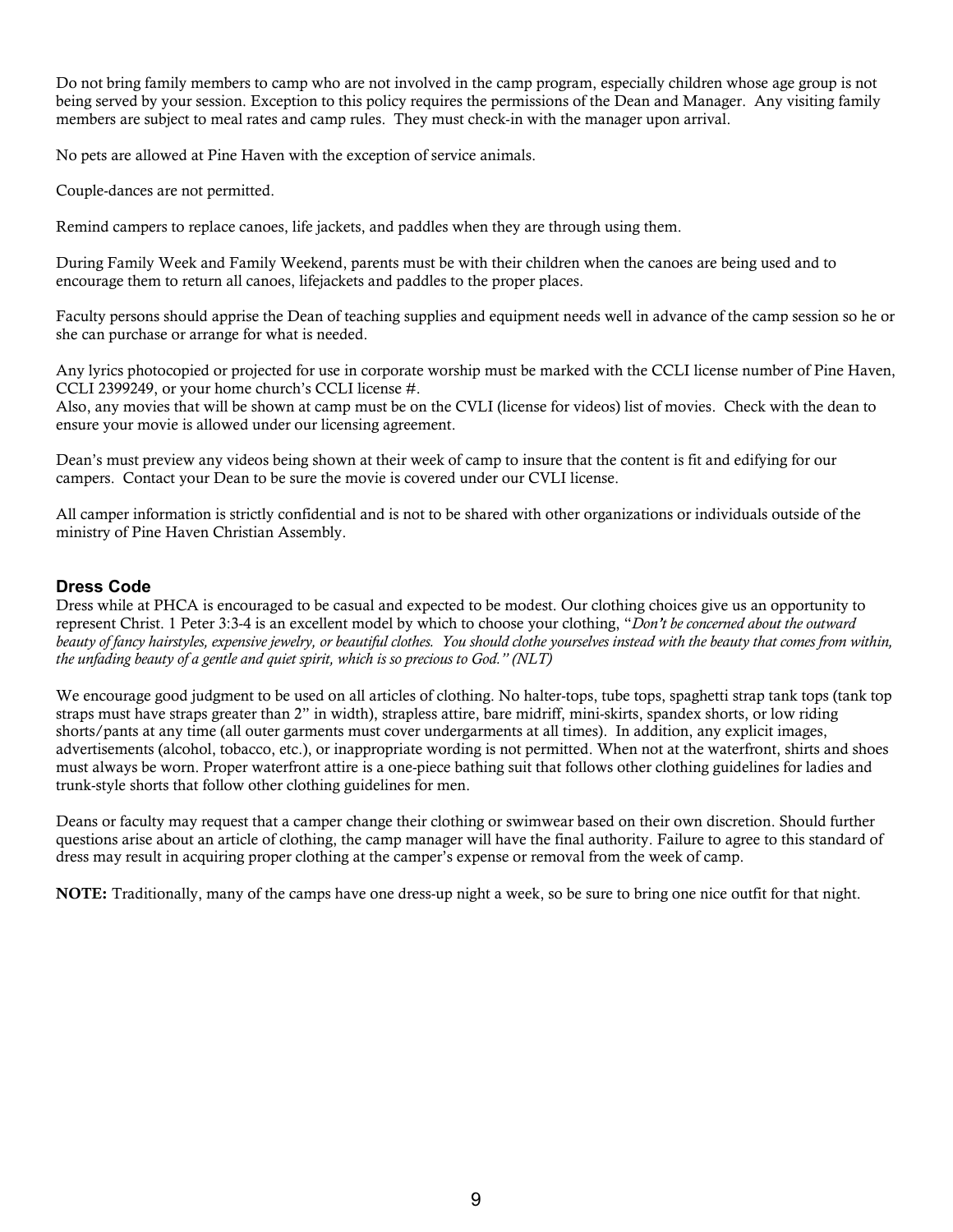# **SPIRITUAL COUNSELING**

#### **If a Camper wants to become a follower of Christ**

At Pine Haven Christian Assembly we practice baptism by immersion based upon our understanding of the New Testament. The Bible teaches that God saves us by His mercy (Titus 3:4-5) and grace (Ephesians 2:8-9). Our acceptance of God's offer of salvation is called faith. This acceptance of God's offer is symbolized by the act of baptism throughout the book of Acts and was always the first expression of faith, not separate from it. Therefore, when a person is ready to make a commitment to Christ we invite him/her to receive Christ in baptism. The act of baptism (simply getting wet with water) cannot save an individual. We are saved only through accepting Christ's sacrifice on the cross for our sins. Baptism is the outward demonstration of the believer's acceptance of Christ.

#### **Guidelines for Baptism Invitations**

#### **Why Should a person be baptized:**

A person should be baptized to follow the example of Christ (Mat. 3:13-17), to obey Christ's command (Mat. 28:18), to accept forgiveness of sins (Acts 2:38; 22:16), to receive the Holy Spirit (Acts 2:28), to express trust in Christ (Acts 8:12-13), and to testify to God's work in his or her life (Romans 6:1-8; Galatians 3:27). Baptism by immersion connects us to Christ in the sense that we give up control of our lives (symbolized by being immersed into a water grave) and rise (or resurrect) to a new life where we allow God to control our life (Romans 6:1-14). And as we daily offer up ourselves to God's control and will (Romans 12:1-2), God works within us to make us more and more like Jesus in our character and actions.

In following up with a person who has expressed a desire to be baptized discuss the following points:

- Ask them why they would like to be baptized and where they would like to be baptized (at home or at camp).
- Ask them to state in their own words the reason they want to be baptized. (This is to determine whether this is something they personally are committed to or are just going along with their friends).
- Ask them what has led them to this decision (helping them to think through the process God has been leading them on up to this point).
- Pray with them, thanking God for His involvement in their life drawing them to this point.

During 4<sup>th</sup> grade and 5-6<sup>th</sup> grade camps, invitations to Christian Discipleship are limited to one evening. However frequently the invitation to Christ is given during other weeks, the call to accept the salvation and lordship of Christ should be given clearly and free of emotional manipulation.

#### **Procedures for Baptisms**

If a camper expresses a desire to follow Christ in baptism you must contact the camper's parent(s) or guardian(s) and arrange for their consent. No person under the age of 18 is to be baptized without parental consent.

If you have a camper who's expressed a desire to be baptized you need to inform your camp dean and they will help you understand the proper procedures involved in baptizing someone. We encourage all those performing baptisms to familiarize themselves with the Canoe area (where the baptisms are performed) to know where the bottom of the lake starts to drop off and/or gets muddy and soft. If this is your first time to baptize someone, please take time to consult with knowledgeable faculty and practice the physical process in the lake.

When baptizing someone we suggest you use one of the following baptismal formulas as a pattern:

(Name), *upon the confession of your faith in the Lord Jesus Christ, your repentance from sin and in obedience to His command, I now baptize you into the name of the Father and of the Son and of the Holy Spirit; for the forgiveness of your sins, and the gift of the Holy Spirit.*

Or

(Name) *because you believe that Jesus is the Christ, the Son of God, and have accepted Him as Lord, you are now being buried with Him in baptism, in the name of the Father, and of the Son, and of the Holy Spirit. Buried with Christ, raised to walk in newness of life.*

- Walk slowly out to the baptismal spot, allowing adequate time to adjust to the water temperature.
- Allow the more experienced faculty to go first and observe their method of baptism
- Remember that this is a holy, reverent and joyous occasion and not a time for nervous humor.
- Articulate the full name of the baptismal candidate.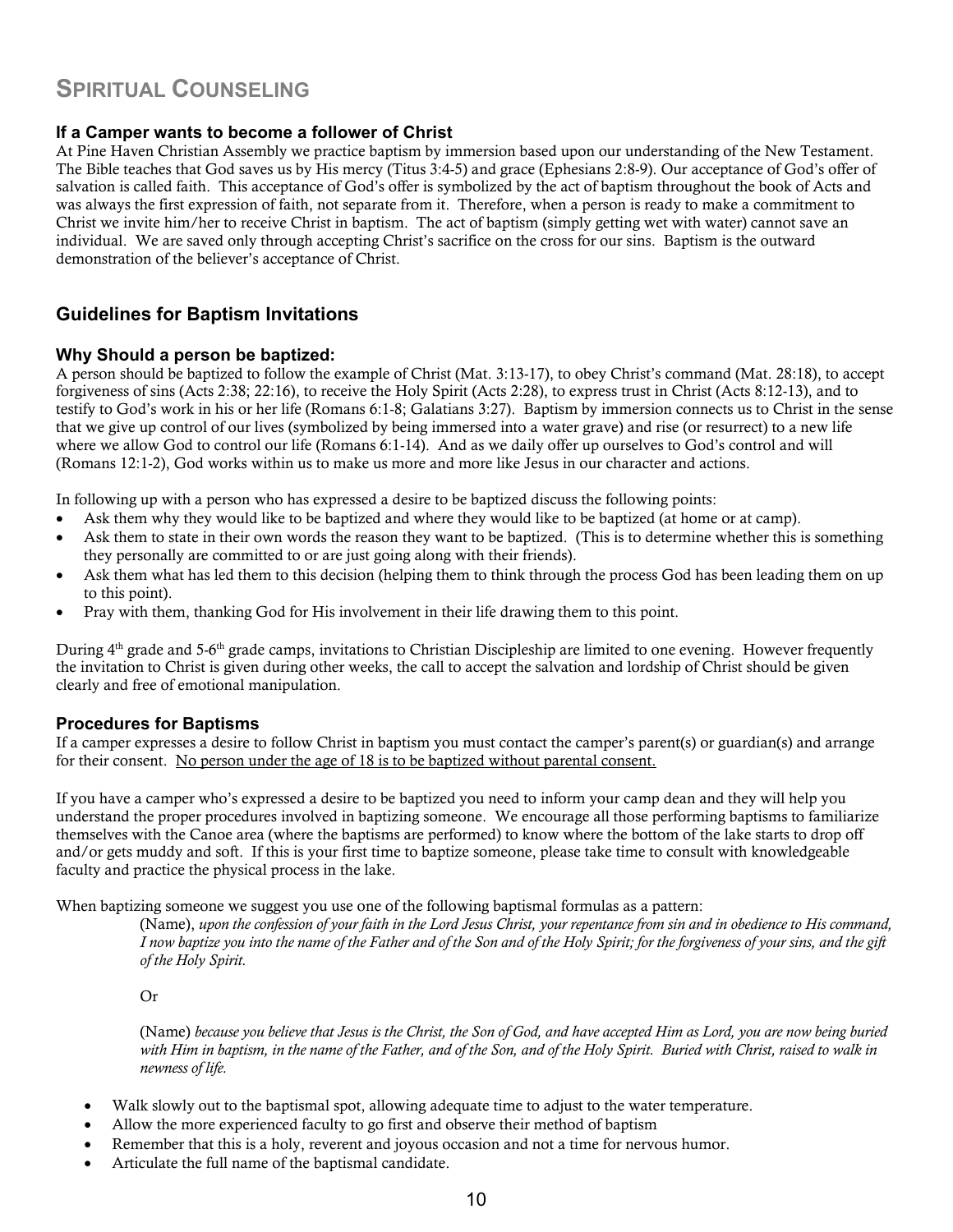- Perhaps consider sharing what led the baptismal candidate to this point of commitment.
- Safely immerse and raise candidate (instruct the candidate to grab your forearm for stability and plug their nose with their hand that covers their face, thus avoiding water rushing in.
- Be dressed modestly as befits the occasion.

#### **Following up a Baptism**

- 1. The dean is responsible for obtaining a completed baptismal certificate from the camp office and either giving it to you or they will give it to the person who was baptized.
- 2. Encourage the newly baptized in the next steps of daily Bible reading, daily prayer, and joining with others who love Christ in a local Church.

#### **Rebaptism:**

"Rebaptism...it is sometimes the case that a young person will doubt the validity of their baptism, for any number of reasons and factors. There are times when re-baptism may be appropriate, but in the majority of instances an opportunity to talk through their feelings, read through scripture, and prayer with a trusted faculty person brings the renewal they seek."

For additional guidance see our Rebaptism information sheet (as a handout and also posted on the camp's web site.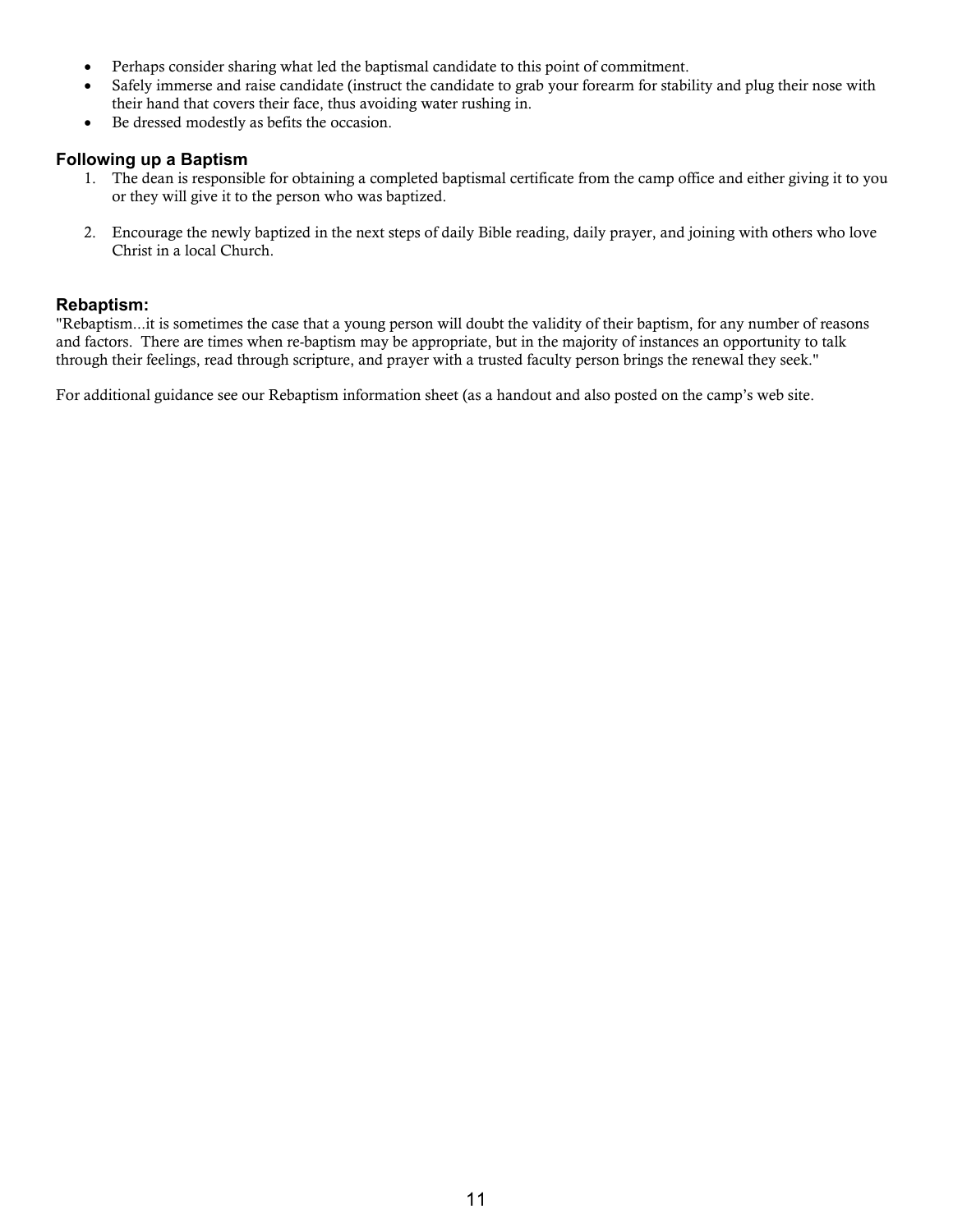# **DEALING WITH EMERGENCIES AT CAMP**

#### **Medical Emergencies**

Pine Haven Christian Assembly has accident insurance covering those instances where it is liable for camper injury. The cost for all other medical treatment of campers is billed to the camper or the camper's parents.

The camp medical person provides supervision and care for campers needing medical attention. He or she reviews camper and faculty health forms at the opening of the camp session. This person is responsible for administering drugs to campers, providing first aid (with exception of other certified staff) and temporary infirmary care.

The Camp Manager in consultation with the Camp Dean and medical person must make decisions for hospital and clinic attention or parental notification.

#### **Other Emergencies**

Pine Haven Christian Assembly is in an area served by 911 and the Hubbard County Sheriff's Department. (Phone 218-732- 3331)

The Camp Manager and the Dean of the week will coordinate to handle all weather emergencies.

#### Directives:

#### **Severe Thunderstorms and Lightning:**

- 1. Clear the swimming area
- 2. Bring in watercraft by sounding emergency horn (3 blasts at 20-second intervals for 2 minutes.
- 3. Campers are to assemble in the basement of the Curtis Hotel with team/family leaders for head count.

#### **Tornado and High Winds:**

- 1. Signaled by continuous ringing of camp bell and or steady sounding of emergency horn.
- 2. Campers assemble in Curtis Hotel Basement with team/family leaders for head count.
- 3. Camp manager direct any evacuation (if any is necessary)

#### **Fire Emergencies:**

- 1. Signaled by continuous ringing of the camp bell or steady sounding of emergency horn.
- 2. Campers and faculty assemble in their teams/families on the softball field for a head count, unless directed otherwise by the camp manager or staff. Take the furthest route away from the fire's location.
- 3. The Camp Manager directs evacuation or other procedures.
- 4. Calls for assistance are to 911 or the Sheriff's Department, 732-3331. The Park Rapids Volunteer Fire Department services the camp. They are only 7 miles away.

Note: Campers and faculty should not assist in extinguishing fires unless such aid is requested by the Camp Manager or in the event of her absence, the Assistant Manager and Dean. Fire extinguishers located by the doors of all cabins and in the middle rooms of Curtis and Deborah/Esther are there for the sole purpose of aiding people in getting out of the cabins in the event of a fire. Faculty volunteers should not attempt to fight a fire as a part of their duties.

#### **Lost Camper**

- 1. Signaled by sounding emergency horn and camp bell continuously.
- 2. All campers and leaders assemble at Dining Hall for head Count.
- 3. Manager and Dean will notify leaders when alert is ended.

#### **Waterfront Emergencies**

- 1. In the event of a missing swimmer or waterfront emergency Manager will contact Dean to recruit faculty and meet Assistant Manager at Bell for direction on search, crowd control and preparation for Emergency Medical Personnel vehicles.
- 2. Canoe staffer will assemble available staff and faculty members to help lifeguard search waterfront area.
- 3. Manager will notify Dean and leaders when alert is ended.

Note: No faculty or campers are to participate in the search of lost camper or missing swimmer unless requested by the Camp Manager.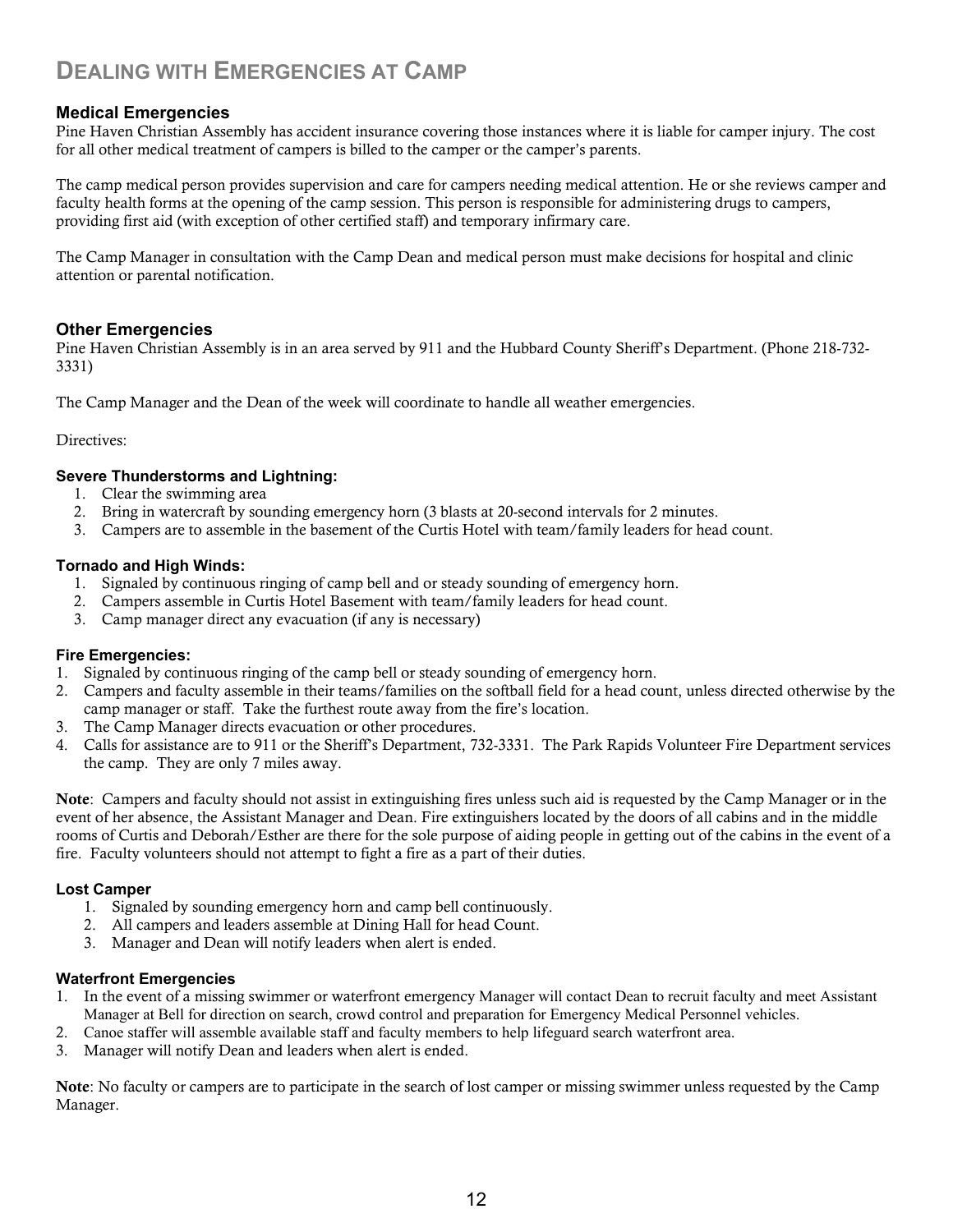## **TRAINING AND APPLICATION TO COMPLETE BEFORE CAMP**

#### Faculty Registration and Screening

Faculty must register and complete their health forms, screening and Child Abuse Prevention requirements through our online faculty registration process.

- Contact your dean for the registration link or find it at pinehavencamp.org.
- Set up your account, register for the weeks of camp for which you are serving and complete your screening requirements.
- This process includes the necessary reading for our Child Abuse Prevention Training (plan on about a half hour to register) as well as watching the video on Child Abuse Prevention (part of the registration process). You can begin your registration process and return to finish later if you need.
- The online registration includes all the required screening forms. After submitting the registration, the camp will send an email with a link to complete a background check. You will need your driver's license, social security number, health insurance numbers and reference names and emails in order to complete the online registration.
- All faculty members under 18 are required to have their parent's sign (electronically) giving permission for their child to serve as faculty at camp.
- Due to the time limits of attaining background checks and endorsement forms from references, all faculty, including deans, must complete the on-line registration no later than 4 weeks prior to the week of camp for which you are serving. If the registration process is not complete, you will not be allowed to serve.
- *All faculty members must check-in with the staff at registration before unloading and settling into their cabin.*

#### Faculty Training and Education on Prevention of Child Abuse

In an effort to provide relevant and timely training, all faculty are required to complete the training listed below before their week of service. This training is required annually.

- Read the educational piece provided in the Faculty online registration.
- Read PHCA's Child Abuse Prevention Policy provided in the Faculty online registration.
- Watch the video on Child Abuse provided in the Faculty online registration.
- Background check authorization and required screenings are completed in the online registration.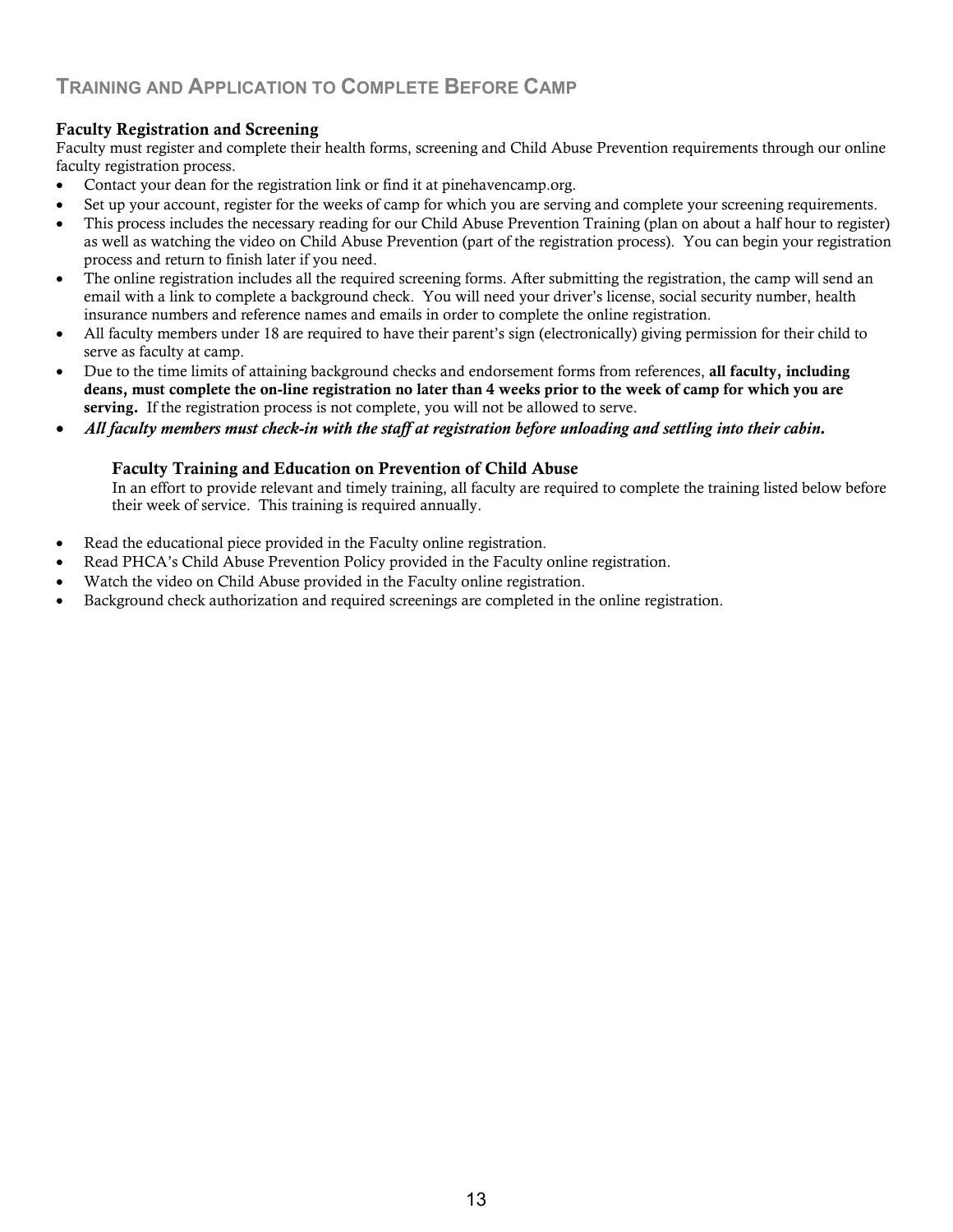## **PINE HAVEN CHRISTIAN ASSEMBLY Child Abuse Prevention Policy**

#### **Introduction**

Pine Haven Christian Assembly recognizes the importance of providing a safe environment for the youth attending our camp. Our Christian faith calls us to offer both hospitality and protection to children. Jesus said, "Whoever welcomes [a] child… welcomes me." (Matthew 18:5). He also said, "." (Matthew 18:6). We believe children must be protected from physical and sexual exploitation and abuse. God calls us to make our camp a safe place, protecting children and other vulnerable persons from sexual and physical abuse. Therefore, we adopt this policy for the prevention of child abuse in our camp.

#### **Purpose**

Our camp's purpose for establishing this Child Abuse Prevention Policy and accompanying procedures is to demonstrate our absolute and unwavering commitment to the physical safety and spiritual growth of all of our campers.

#### **Statement of Covenant**

Therefore, as a Christian Camp, we pledge to conduct the ministry of the gospel in ways that assure the safety and spiritual growth of all of our campers as well as all of our workers with children and youth. We will follow reasonable safety measures in the selection and recruitment of staff and faculty; we will implement prudent operational safeguards in all programs and events; we will educate all of our staff regarding the use of all appropriate policies and methods (including first aid, CPR and methods of discipline); we will educate all of our faculty regarding the use of all appropriate policies and methods; we will have a clearly defined procedure for reporting a suspected incident of abuse that conforms to the requirements of state law; and we will be prepared to respond to media inquiries if an incident occurs.

#### **Conclusion**

In all of our ministries with children and youth, this camp is committed to demonstrating the love of Jesus Christ so that each camper will be protected, safe and confirmed and strengthened in their faith.

Adapted from *Safe Sanctuaries: Reducing the Risk of Child Abuse in the Church* by Joy Thornburg Melton © 1998 Discipleship Resources, Nashville, Tennessee. FM:S811 (3-2002) JTM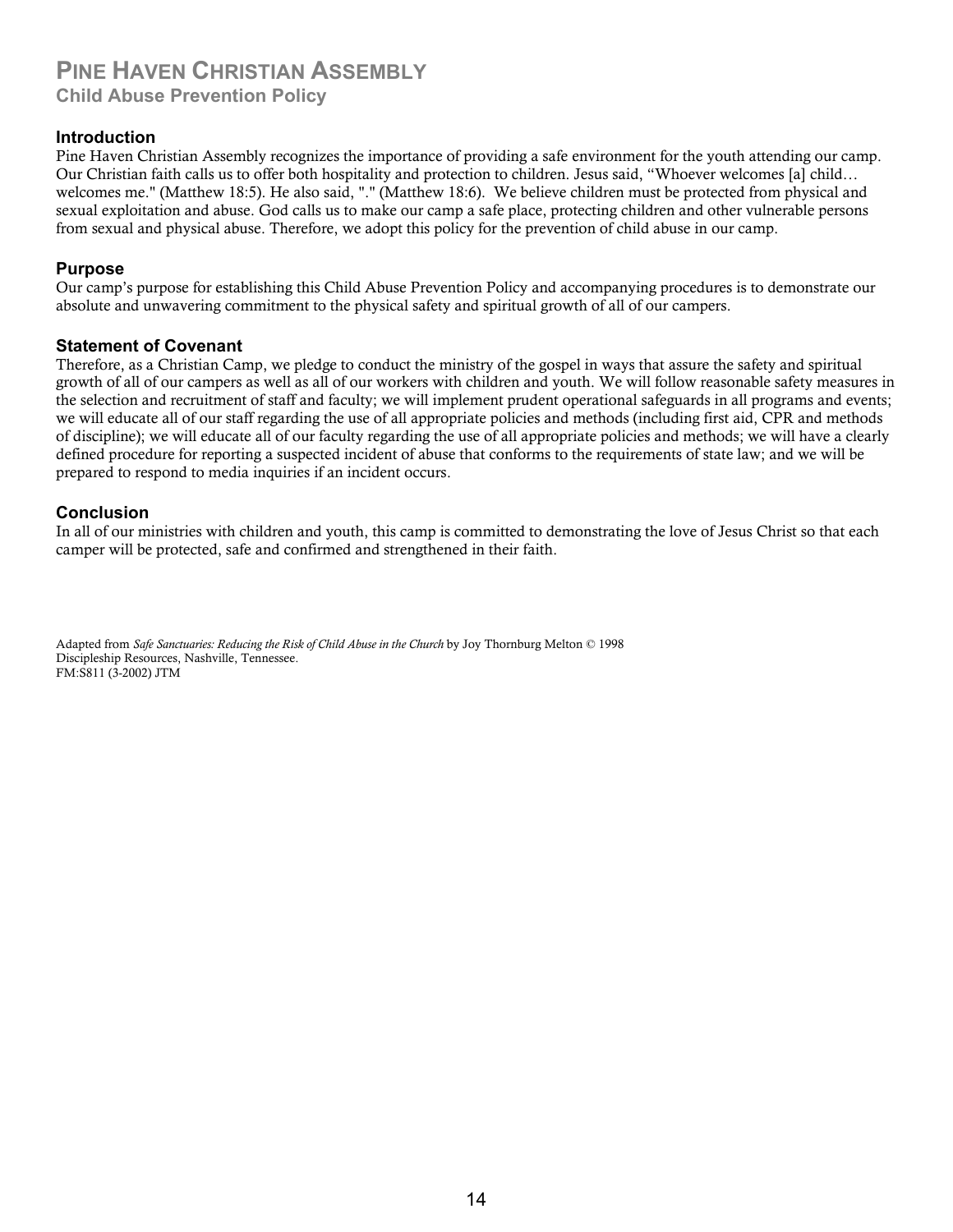# **Definitions**<br>Staff

- Those hired by Pine Haven Christian Assembly to work for the summer.
- Dean The volunteer person or persons organizing and leading the camp program for a particular week.
- Faculty Volunteers functioning as camp counselors, cabin monitors, and teachers.

#### **Safety Measures in selection of Staff and Faculty Staff**

- 1. Application required
- 2. Three references required and checked
- 3. Face to face interview done whenever possible
- 4. Background Checks run on each staff person
- 5. Primary Screening Form required
- 6. Training and Education on Prevention of Child Abuse required

#### **Faculty and other volunteers**

- 1. Secondary Screening Form required
- 2. Endorsement required
- 3. Training and Education on Prevention of Child Abuse required

#### **Safeguards**

- 1. Pine Haven strives for a 1:5 Faculty/camper ratio to ensure proper protection and supervision of campers.
- 2. Two Adult Rule observed. No faculty or staff is ever to be completely alone with a camper they are to always have another faculty or staff member present or be in a public area where they can be seen by others.
- 3. Faculty and staff are expected to avoid physical contact, especially at the swimming area. Full frontal hugs are not acceptable. Side hugs are preferred.
- 4. At least one Cabin Mom/Dad must be present whenever the campers are to be in the cabin. We strive for two cabin leaders to be present after lights out.
- 5. Faculty and staff are expected to respect the personal privacy of campers in the bathhouse and the cabin quarters.
- 6. Visitors of Pine Haven are expected to check-in with the Camp Manager upon arrival.

#### **Training and Education on Prevention of Child Abuse**

- 1. All Staff, Faculty and Volunteers will be educated on Pine Haven's rules, regulations and Child Abuse Prevention policies during Staff and Faculty orientations
- 2. All Staff, Faculty and Volunteers will complete the Child Abuse Prevention training as set forth in the Dean's Manual and the Staff Manual.
	- If you are a returning faculty member from last year, you will need to read the "*Child Abuse Prevention Policy*" and the "*Age Group Characteristics*" Article on the camp's website. We require that faculty members watch the Child Abuse Prevention Video once every two years.
	- If you are new faculty member (within the past 2 years) you will be required to read the articles above as well as watch the Child Abuse Prevention Video.
- 3. All Staff, Faculty and Volunteers will be provided resources for further education on the camp's website.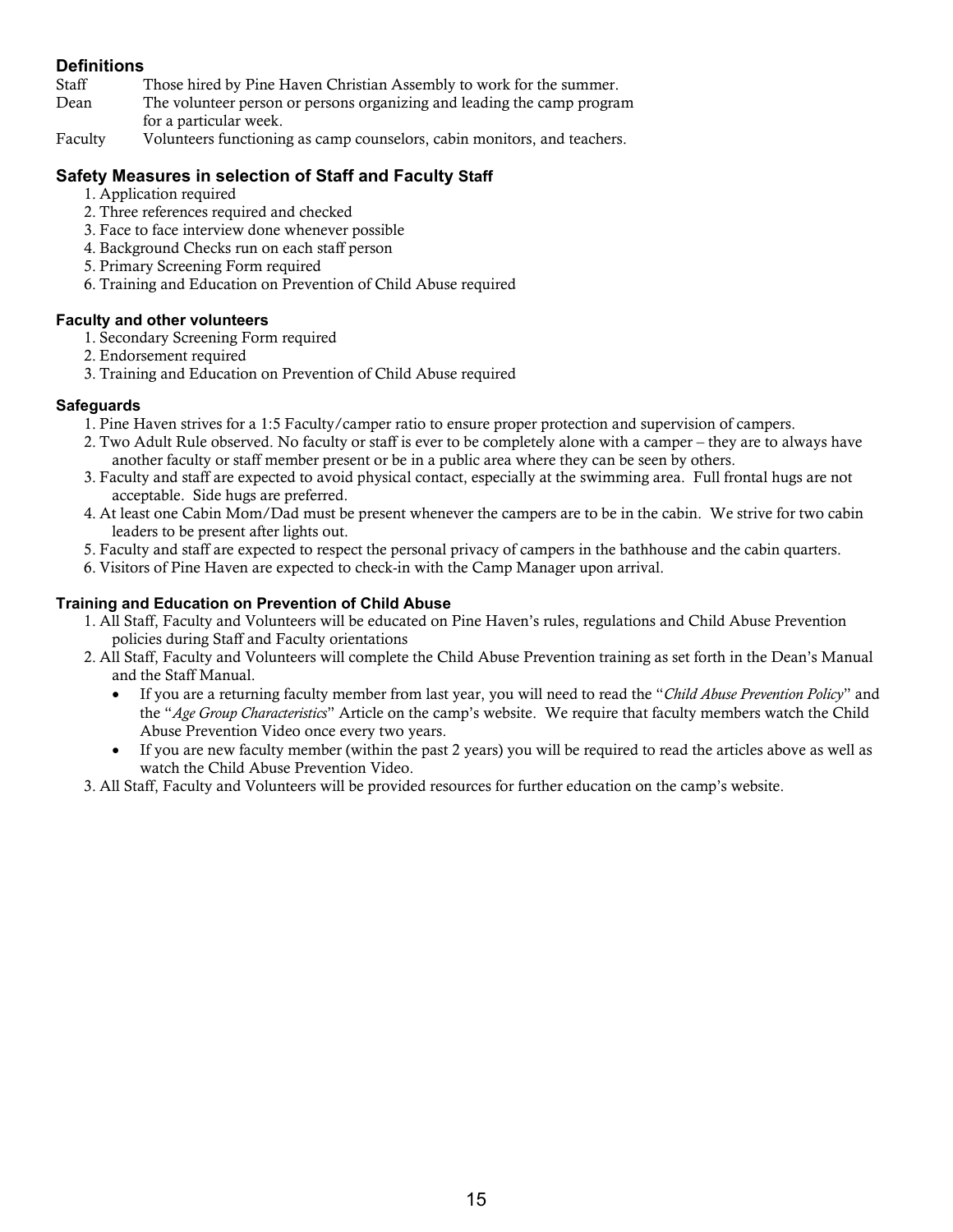#### **Appropriate Methods of Discipline**

Campers follow the lead of their counselors. Therefore, counselors who exhibit strong leadership and a genuine interest in the campers will avert many discipline problems. When discipline is necessary, the focus is to correct rather than simply dole out punishments. Use creative correction and good communication while dealing with a disciplinary situation. Most of all look for the opportunity to teach through the process.

#### **Preventing the Need for Discipline**

- 1. Invest yourself in the campers. Spend time getting to know them. Work on knowing all your cabin camper's names by the end of the first day.
- 2. Show love to the campers. Positively reinforce them and show a genuine interest in each of them.
- 3. Set your cabin parameters and structure the first night. Setting out your expectations at the front will avoid trouble later.
- 4. Expect their best. Campers will rise to the level of your expectation. Set it low and they'll comply. Set it high and they'll go for it.
- 5. Keep on top of things. Take care of little problems right away. Campers view a lack of disapproval as approval.

#### **Discipline Procedures**

- 1. Never handle discipline or conflict with a camper alone. Always have another faculty/staff person present.
- 2. Remove camper(s) who are misbehaving and get them calmed down.
- 3. Assess the situation by questions as well as observation.
	- Have each camper describe what just happened.
	- Understand the cause/effect relationship
	- Determine what needs to be done about the incident. Grace and right living must be implemented. Consider offense and any apologies, reconciliation or restitution needed.
	- Is a warning/reminder necessary? Do you need to communicate this to the Dean or the Camp Manager? (Camper missing, incident involving drugs/alcohol and damaged property need to be reported to the manager.)
	- Consider the life training opportunity. What does God think about fighting? "It's not what's coming at me; it's what's coming out of me." How does God want us to treat one another? How do you feel God would have us care for the world He made?
	- Call out the best in the camper. Express positive observations about them and call them to live up to their potential.
	- 4. Communicate acceptance and love for the campers throughout the process.
	- 5. The use of physical discipline is forbidden and will result in dismissal of the staff or faculty. However, if a camper is hurting him/herself or another camper, it is the faculty/staff member's responsibility to restrain him/her.
	- 6. The use of derogatory terms is not tolerated.
	- 7. Make sure the consequence fits the crime.

#### **Procedure for Reporting a Suspected Incident of Abuse**

#### **Underlying Principles of reporting procedures:**

- 1. Any allegation will be taken seriously.
- 2. Every situation will be handled forthrightly with due respect for privacy and confidentiality of those involved.
- 3. Notification will be made to the appropriate parties.
- 4. Full cooperation will be given to civil authorities under the guidance of an attorney.
- 5. Care will be shown for the well-being of a victim and their family.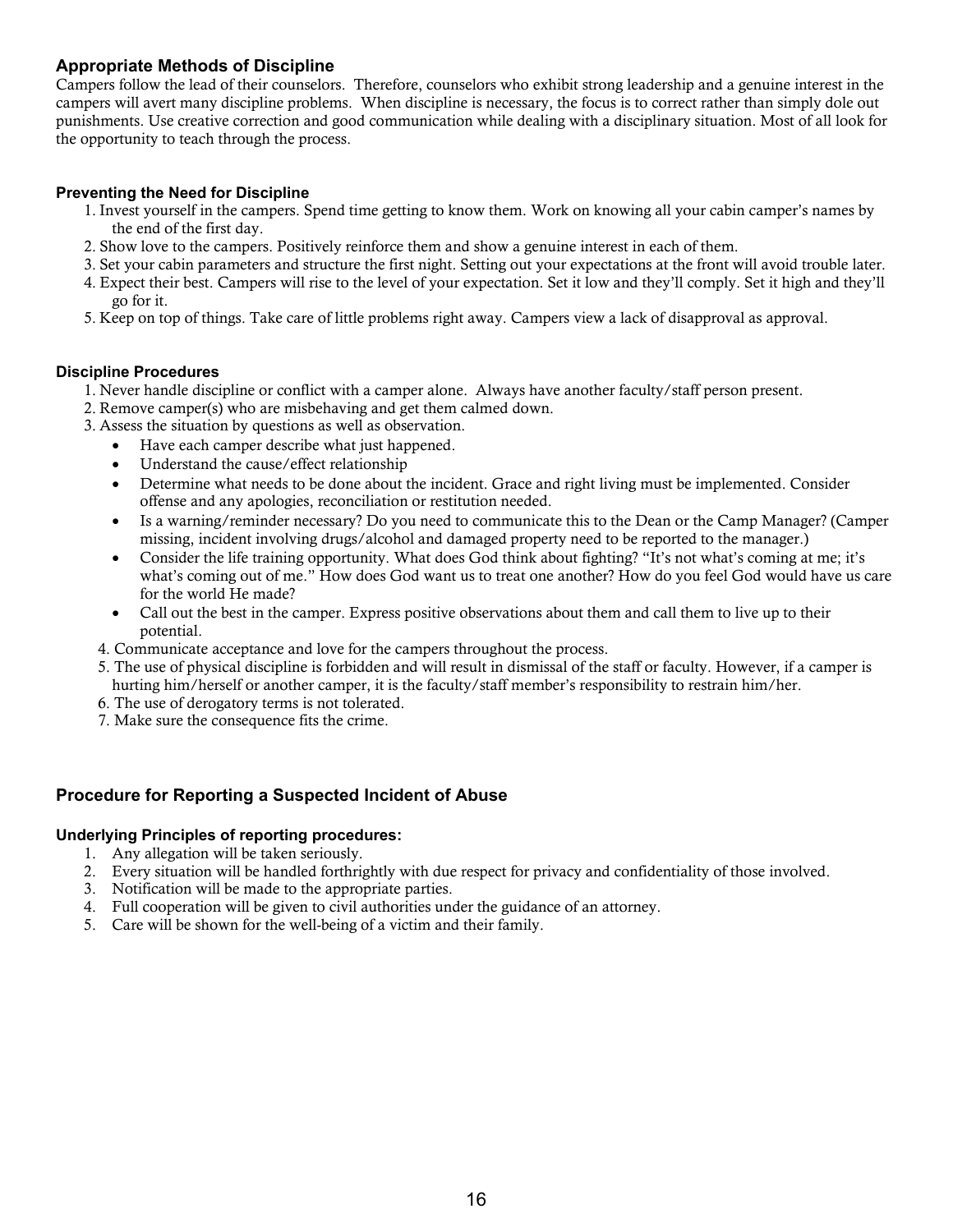#### **A Summary of Child Abuse Reporting Requirements for Minnesota**

**Statute:** M.S.A. 626.556

#### **What is reportable abuse:**

(1) sexual abuse by "a person who has a significant relationship to the child" (various relatives), a "person in a position of authority" (any person who is a parent or acting in the place of a parent, or a person who is charged with responsibility for the health, welfare, or supervision of a child, no matter how brief); (2) physical abuse by "a person responsible for the child's care" (an individual functioning within the family unit and having responsibilities for the care of the child such as a parent, guardian, or other person

having similar care responsibilities, or an individual functioning outside the family unit and having responsibilities for the care of the child such as a teacher, school administrator, or other lawful custodian of a child having either full-time or short-term care responsibilities including, but not limited to, day care, babysitting whether paid or unpaid, counseling, teaching, and coaching) [626.556]

#### **Who are mandatory reporters:**

A person who knows or has reason to believe a child is being abused, or has been abused within the preceding three years, and who is (1) a professional who is engaged in the practice of the healing arts, social services, psychological or psychiatric treatment, child care, education, or (2) "employed as a member of the clergy and received the information while engaged in ministerial duties, provided that a member of the clergy is not required by this subdivision to report information that is otherwise privileged"

#### **Where to report**

The local welfare agency, police department, or the county sheriff.

#### **What is the clergy privilege regarding reporting**

"A member of the clergy is not required . . . to report information that is otherwise privileged" [626.556]

#### **Reporting Procedures for an allegation of abuse occurring at Pine Haven made against a volunteer or staff.**

- 1. Faculty will report allegations to the Dean; staff will report allegations to the Camp Manager. State law protects reporter from liability when they report actual or suspected abuse, so long as they do not act maliciously.
- 2. The Dean will report allegations to the Camp Manager.
- 3. Faculty or staff member will document allegation using "Abuse Allegation Information Report" attained from the Camp Manager.
- 4. The Camp Manager will contact the Chairman of the Board to assess situation.
- 5. All accusations will be taken seriously. However, if the accusation is found to be obviously frivolous, no further action will be taken.
- 6. Should the Camp Manager and the Chairman of the Board believe the alleged abuse is maltreatment as defined in M.S.A. 626.556, the Chairman of the Board will contact our insurance agent and an attorney.
- 7. Should the Camp Manager and the Chairman of the Board believe the alleged abuse is a maltreatment as defined in M.S.A. 626.556, the camp manager shall report the same to the local (Hubbard County - 218-732- 1451) welfare agency or sheriffs department.
- 8. The Camp Manager will contact the victim's family upon the recommendation of the Chairman of the Board. Camp manager will reassure victim and victim's family that the complaint is being taken seriously; that we have procedures in place for complaints and they will be followed to ensure proper follow-through; and that the camp desires to extend care and support in whatever ways possible to the victim and the victim's family. The family will be encouraged to seek support from their local church minister.
- 9. If accused is a faculty volunteer at Pine Haven, they will immediately be relieved of their duties and removed from their cabin supervisory role. They will be dismissed from their services for that week. If the allegation is found to be false, they may serve at another time. If the allegation is substantiated, they will not be allowed to serve as a volunteer at Pine Haven again.
- 10. If accused is a staff member at Pine Haven, they will immediately be relieved of their duties and placed on an unpaid leave of absence during investigation. They will move off the campgrounds at their own expense and return for any investigative procedures at their own expense. If the allegations are substantiated with clear and convincing evidence, they will be dismissed. If the allegations are found to be false, they will be reinstated. Any back pay and/or reimbursement of expenses will be assessed and determined by the board chair and the manager. If findings are inconclusive the accused may or may not be reinstated, based upon the totality of the evidence.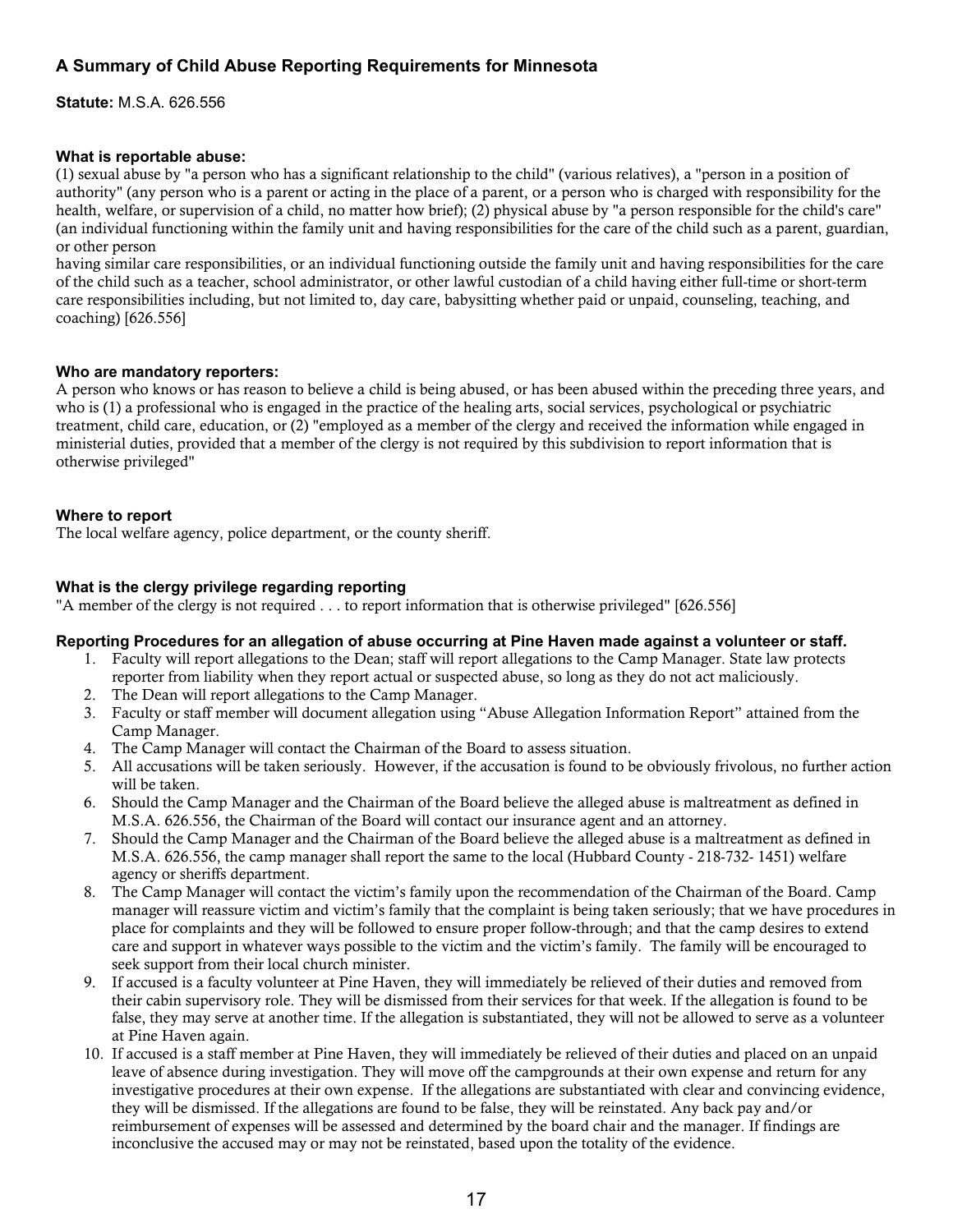#### **Reporting Procedure for an allegation of abuse that occurred before the camp week and not involving any Pine Haven personnel.**

- 1. Faculty will report allegations to the Dean; staff will report allegations to the Camp Manager. State law protects reporter from liability when they report actual or suspected abuse, so long as they do not act maliciously.
- 2. The Dean will report allegations to the Camp Manager.
- 3. Faculty or staff member will document allegation using "Abuse Allegation Information Report" attained from the Camp Manager.
- 4. The Camp Manager will contact the Chairman of the Board to assess situation.
- 5. All accusations will be taken seriously. However, if the accusation is obviously frivolous, no further action will be taken.
- 6. Should the Camp Manager and the Chairman of the Board believe the alleged abuse is maltreatment as defined in M.S.A. 626.556, the Chairman of the Board will contact our insurance agent and an attorney.
- 7. Should the Camp Manager and the Chairman of the Board believe the alleged abuse is a maltreatment as defined in M.S.A. 626.556, the camp manager shall report the same to the local (Hubbard County - 218-732- 1451) welfare agency or sheriffs department.
- 8. The Camp Manager will contact the victim's family upon the recommendation of the Chairman of the Board. Camp manager will reassure victim and victim's family that the complaint is being taken seriously; that we have procedures in place for complaints and they will be followed to ensure proper follow-through; and that the camp desires to extend care and support in whatever ways possible to the victim and the victim's family. The family will be encouraged to seek support from their local church minister.

#### **Procedure to Respond to Media Inquiries**

- 1. The designated spokesperson for any media inquiries regarding a case of child abuse allegation is the Chairman of the Board.
- 2. No one else is permitted to speak officially on behalf of Pine Haven to any media outlet unless approved by the Chairman of the Board.
- 3. Spokesperson will communicate Pine Haven's concern for all victims of child sexual abuse and that we take our allegations seriously.
- 4. Spokesperson will be briefed by an attorney regarding legal concerns and the content of any public comment.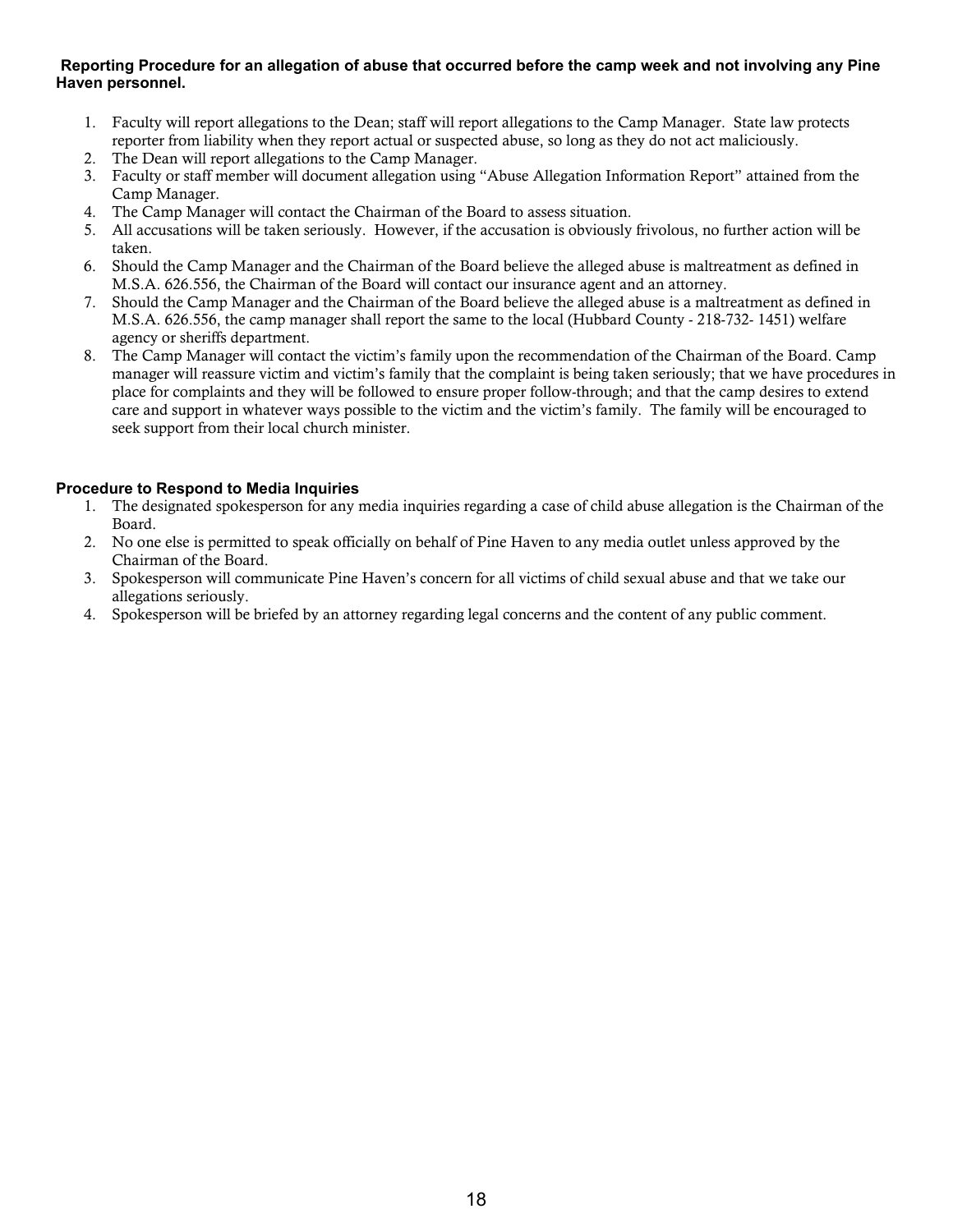#### **Abuse Allegation Information Report**

| Victim:       |  |
|---------------|--|
| Name          |  |
| Age<br>Gender |  |
|               |  |
| Address       |  |
|               |  |

#### **Alleged Perpetrator:**

| Name          |  |
|---------------|--|
|               |  |
| Age<br>Gender |  |
| Address       |  |
|               |  |

**Nature of the misconduct alleged to have occurred:** 

How many times has this misconduct occurred? \_\_\_\_\_\_\_\_\_\_\_\_\_\_\_\_\_\_\_\_\_\_\_\_\_\_\_\_\_\_\_\_\_\_\_

**Dates and Locations of the incidents:**

**Relationship between the victim and the alleged perpetrator:**

**Other evidence that supports the allegation (eyewitnesses, medical exams, confessions, etc.):**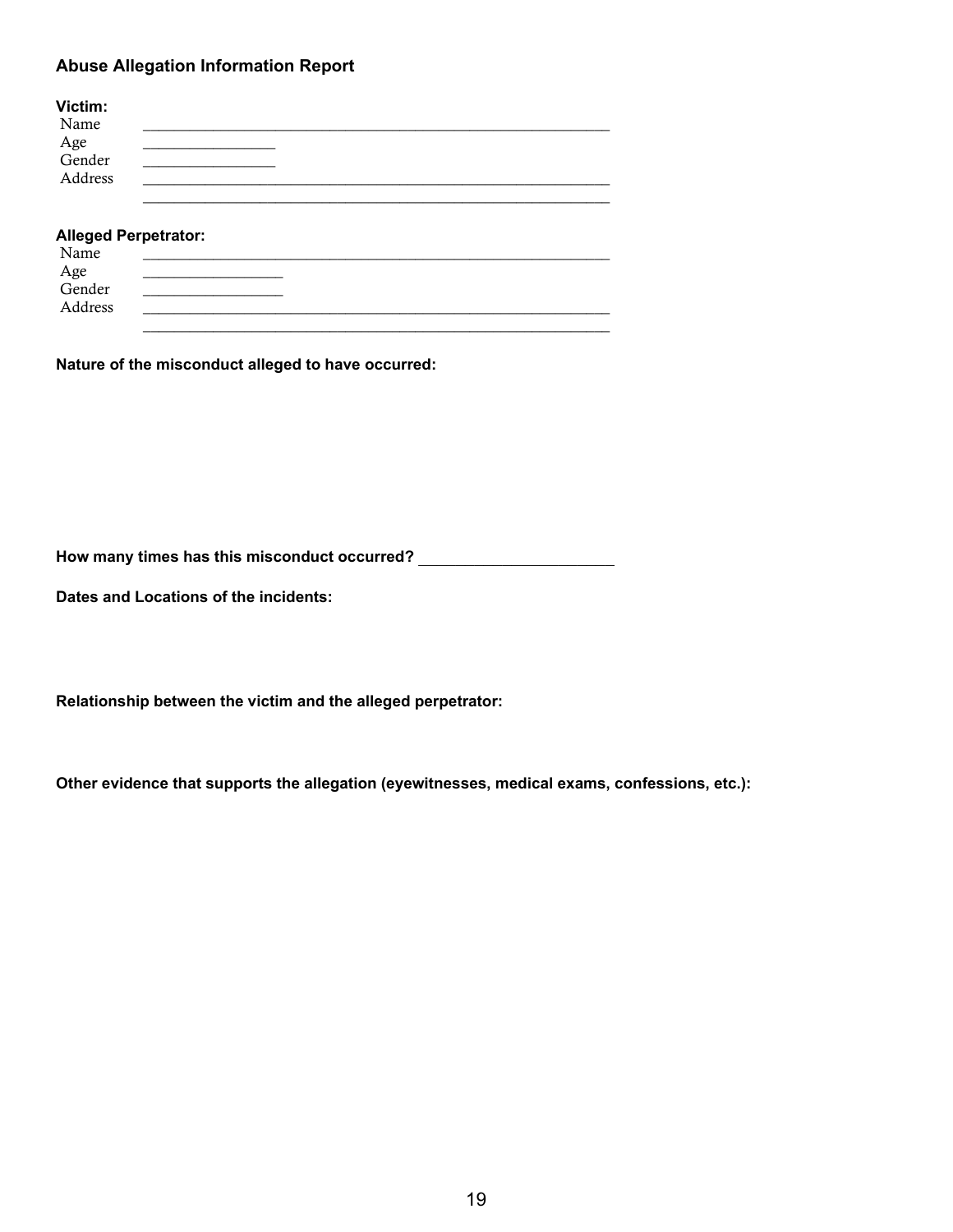#### Seven Skills of Highly Effective Counselors by Bob Ditter

Whether you are a volunteer, a new staff member or a seasoned counselor, working with campers can be both rewarding and challenging. Children can be fun, warm, engaging and energetic. They can also be cranky, mean to one another, overstimulated and stubborn! Being successful with campers requires that you have a consistent approach and a firm grasp on a handful of skills to deal with unwanted behavior as it shows up. The following seven skills are ones I have seen successful counselors use most often when working with campers.

#### Skill #1: Don't pick up the rope!

Of all the things I say to counselors, this is the one they tell me is the most important and the most useful. When campers challenge you, it may be tempting to get into a power struggle with them. This is so easy to do that even teachers and parents fall into this trap! I call this the emotional tug of war, with you pulling on one side saying, "Look, I'm the counselor, you have to listen to me!" And a child on the other side saying any of a number of things, like, "I don't make my bed at home, so I don't have to make it here!" When you get into that struggle, you are actually less effective because children are then reacting to your anger or frustration and not your good intentions. They derive great satisfaction knowing they have "gotten" you!

The most effective way to respond when a child "throws us their rope" is not to pick it up! There are a whole host of things children can say that may trigger us, so it is best to be aware of them and practice how to respond. Following are a few examples:

#### Camper: "*You're not my parent…I don't have to listen to you!"*

Effective response (spoken calmly): "*You're right; I'm not your parent. And everyone knows that at camp we all help clean up.*" (Then encourage them and move on!)

#### Camper: "*My father/mother is a lawyer… I can get you sued!*"

Effective response: Ignore the threat—responding to it would be picking up the emotional rope. Simply, but calmly, state that you are glad the camper's parent has such a great profession, and you still expect them to clean-up, wash their hands, help out, or whatever the request is that you've made of them.

#### Camper: "*My parents pay a lot of money for me to come to this camp! I can do what I want!"*

Effective response (again, spoken as calmly as you can): "*I'm glad your parents are able to send you here. That's great! And…you and I both know (remember this phrase, you can use it over and over) that your parents didn't send you here to be wild. And…everybody knows that part of camp is cleaning up; helping out; going to activities; etc."* Then move on!

The most important part of "don't pick up the rope" is staying calm. This takes some practice. Make it a game with yourself that you refuse to let a camper push your button. If they succeed, they win and you lose! (Actually, if they succeed in "pushing your button," everybody loses!) Also, responding with a sarcastic comeback, while tempting, only encourages many campers to prolong the argument. Sarcasm is just another way of picking up the rope!

#### Skill #2: Enter their world.

One of the reasons campers do not comply with counselor requests is because they are actually looking to engage you. Behind this desire for attention is a longing for adults to take an interest in their world—their reality. For example, if you encounter a camper sitting on their bed playing a game or reading a book when they should be cleaning up, instead of simply barking orders, you might take a moment to be interested in what they are doing. This is like seizing the opportunity to gain a window into their world—their interests, concerns and so on. A few moments spent looking at something together in a kind of momentary "time out" with a camper may eventually result in much more compliance on their part.

In this day of instant messaging, cell phones, weblogs and other technical ways of "being connected," many children long for the simple attentions of a real, present, interested adult.

#### Skill #3: State your expectations and detach!

This is an especially effective technique to use with Teens, though it works equally well with younger children. The technique has four steps, as follows: 1)When a camper is not complying with a request, like getting to an activity on time or pitching in to do their part of clean-up, state what you expect clearly and simply. 2) avoid getting into an argument (picking up the rope!) when the camper complains or tries arguing. Remember, most children would rather argue with you than do what it is they are supposed to do. 3) Restate your expectation, simply and without responding to any arguments being thrown your way. 4) Detach. This means walk away! Move on to your next task or the next camper and leave the camper you just spoke with to deal with the dilemma of defying you. If they do defy you, go to skill #7 below.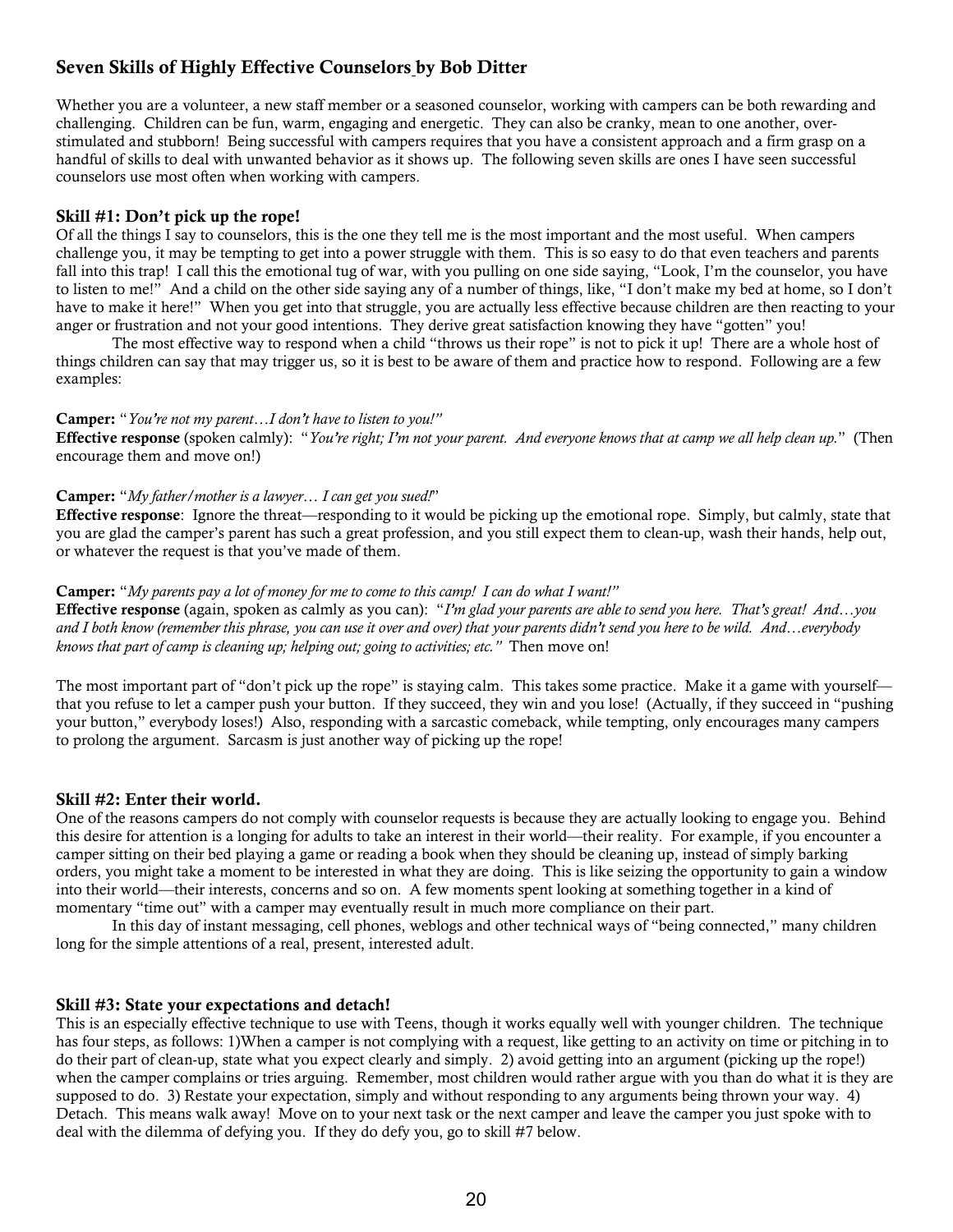#### Skill #4: Redirect!

This technique is used by all parents, day care teachers, school professionals—in short, just about anyone who works with children. When you find campers engaging in some kind of play or activity that is potentially harmful or dangerous or emotionally hurtful to someone else, try redirecting or channeling their energies into a different activity. In other words, capitalize on their momentum and simply move it into an activity that is interesting, but less risky.

At rest hour, for example, left by themselves, many campers tease one another or get noisy and restless. Creating quiet chess, checker or card game tournaments can help keep campers occupied in ways that are a change from the hectic pace of camp, but still engaging.

#### Skill #5: Make campers "right" about what they are "right" about!

Many times campers will try to avoid doing what they are asked by engaging us in an argument. Children today seem especially adept at this diversionary practice, so you need something that works. The most effective way to deal with this is to make campers "right" about what they are right about. For example, if a camper complains about it being too hot, and uses this as an excuse not to do their chore, agree with the part that is "right," as follows: "You're right! It is hot!" Pause for a moment and let this sink in, then continue: "and…we still have to clean up!" Campers may not like your response any better, but it will help you stay out of an argument and move on.

#### Skill #6: Separate a camper from their audience.

There are times when campers may become highly provocative or resistant to counselor instructions. If you feel a camper is having an especially difficult time, taking them away from their group (or having their group move on without them with another adult to supervise them) may help them settle down. Sometimes campers "play to an audience," and other times they may simply feel less secure and more threatened in front of their peers. In either case, separating them from their group may help.

#### Skill #7: Getting back to respect.

When a camper refuses to do something that is expected of all campers, such as cleaning up, listening to a counselor or going to activities, it often helps to take them aside to speak with them. Once you and the camper are somewhat away from the group, say, "I have asked you, in a respectful way, to listen to me (or whatever the request is). Are you telling me that if I ask you in a respectful way, you are going to refuse me?" Then be silent and wait. If the camper is still defiant or provocative, it is time to go to your supervisor with your camper and say, in front of the camper, "I have asked Jason in a respectful way to (name the request—clean up; go to their activity on time; listen while I am speaking to the others; etc.) and he/she has refused." Your supervisor should then verify this with your camper in front of you. "Is this true, Jason? Is it true that Mike, your counselor, has asked you to (name the request), and they have done it in a respectful way, and you have refused?"

What this approach does is cool the situation down, enlist the support of your supervisor (without you giving up your position as the camper's primary care-taker) and move the discussion to a higher-stakes level. Most campers comply or begin talking about what they need in order to comply. Campers who are still defiant at this point might need further intervention with the camp director or in a conference call with parents, arranged not by you, but by your supervisor.

#### Summary

In looking at these skills it is important to remember three things. First, campers will more likely watch and emulate to what you do rather than listen to what you say. Whether you know it or not, you are a powerful role model. Behave the way you want your campers to behave. Second, keep your cool! Young or inexperienced counselors think the louder they scream or the more forcefully they speak to campers, the more in awe of them campers will be. This backfires. Power with children comes through influence, not force. Third, have reasonable expectations. In the short time you have with campers you may be able only to manage their behavior, not change it. The skills above are designed to help you do this. Like any other set of skills, the more your practice, the better you will become. Mastering skills with children not only helps them grow, it helps everyone get more of the good there is to get out of camp.

Used by permission from the author, Bob Ditter, granted 2011. [www.bobditter.com](http://www.bobditter.com/)